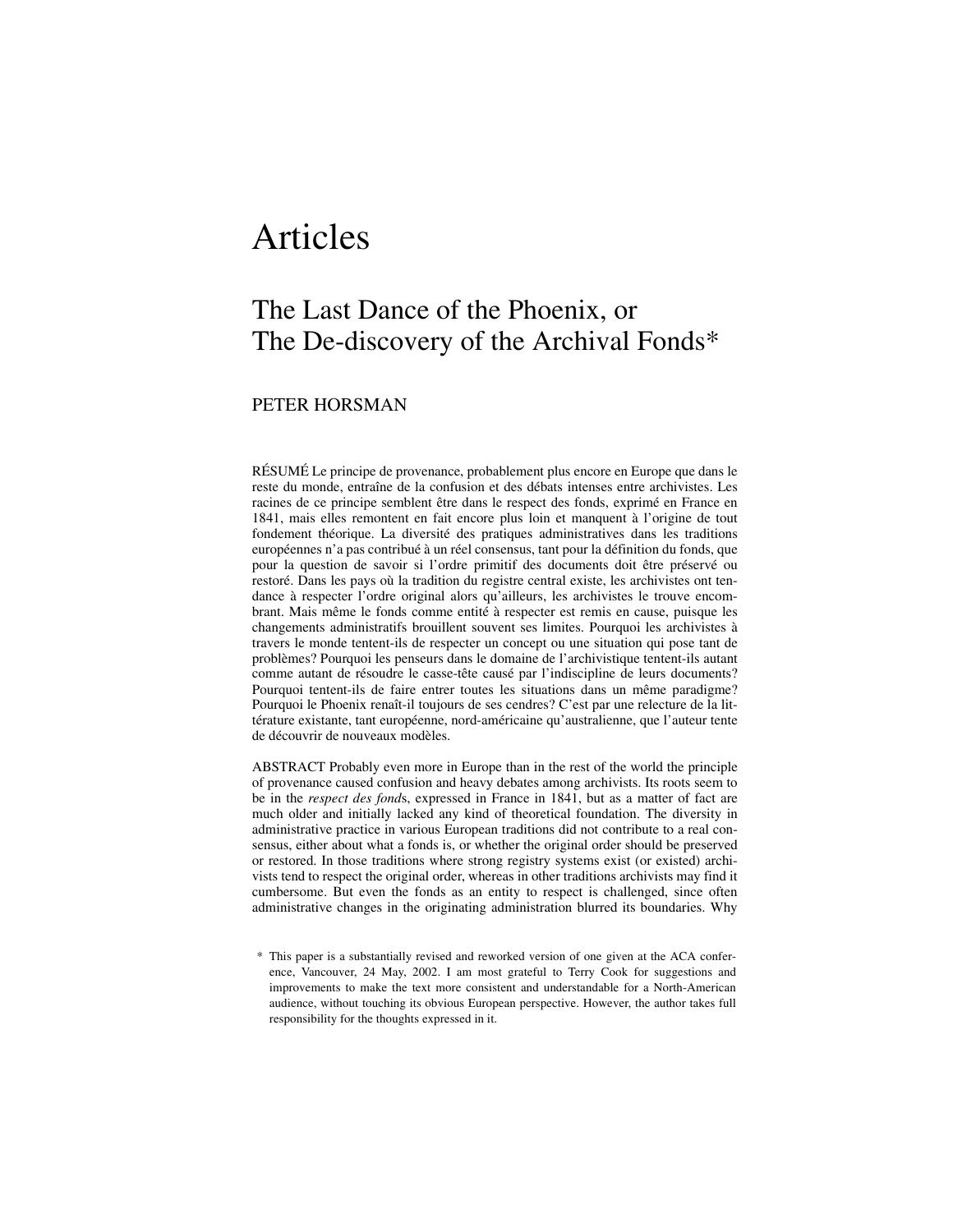do archivists all over the world try to respect a thing or a situation that is so problematic? What is the reason that again and again archival thinkers try to solve the puzzle caused by the unruliness of the material with which they work? Why do they try to get all situations to fit into their paradigm? How is it that the Phoenix can be reborn from any fire that it burns? In a re-reading of existing literature, European, North American, and Australian we may discover new patterns.

The archival fonds is more complex than it may seem. At first glance a manifestation of the nineteenth-century French respect des fonds, itself reflecting an external dimension of respect for provenance and an internal dimension of respect for original order, the fonds is believed by many archivists to embody the core principles that the profession must use for the arrangement and description of archives. The fonds concept protects the integrity of the record, by protecting its context. The fonds is considered the central building block of archival description. It is allegedly more pure in its respect for provenance and original order than Schellenberg's record group, or Jenkinson's archive group, and supposedly offers more inclusive contextuality than does the Australian series system. Thus, the modern fonds, from France originally, and in Canada revitalized as the core of *Rules for Archival Description*, has become in the past decade the international standard for describing the fundamental organizing unit of archives.

Yet the now-apparently sacrosanct acceptance of the fonds is not without problems, either historically or conceptually. The German archival theorist Adolf Brenneke, in the thirties of the last century, Director of the Prussian Privy Archive at Berlin, and archival educator, did not think very highly, for example, of the Dutch *Manual of Arrangement and Description of Archives*, written by Muller, Feith, and Fruin, which extolled the merits of the fonds. He objected to their ideas about the principle of provenance, particularly about respecting the original order, as integral to the fonds concept.<sup>1</sup> In so doing, Brenneke was implicitly even challenging the Prussian archival tradition of his own institution. There, *Provenienzprinzip* was the flourishing principle, and one that, according to various authors, is not only similar to ideas expressed in the Dutch Manual, but even their very origins.<sup>2</sup> Brenneke asserted that a strict following of the principle of provenance might have

- 1 Adolf Brenneke, *Archivkunde. Ein Beitrag zur Theorie und Geschichte des europäischen Archivwesens* (Leipzig, 1953). The bulky book is a compilation of Brenneke's teaching at the Berlin Institut für Archivwissenschaft und geschichtswissenschaftliche Fortbildung (Institute for Archival Science and Historical Education), mainly collected by one of his students, Wolgang Leesch. A short biography precedes the text. Brenneke was born in 1875, and died in 1946. Brenneke used the German translation of the Dutch Manual from 1905.
- 2 For example, see Ernst Posner, "Some Aspects of Archival Development Since the French Revolution," *American Archivist* 3 (1940), pp. 159–172. Reprinted in *Archives and the Public Interest. Selected Essays* (Washington, 1967), pp. 23–25 and in Maygene E. Daniels and Timothy Walch (eds.), *A Modern Archives Reader: Basic Readings on Archival Theory and Practice* (Washington, 1984).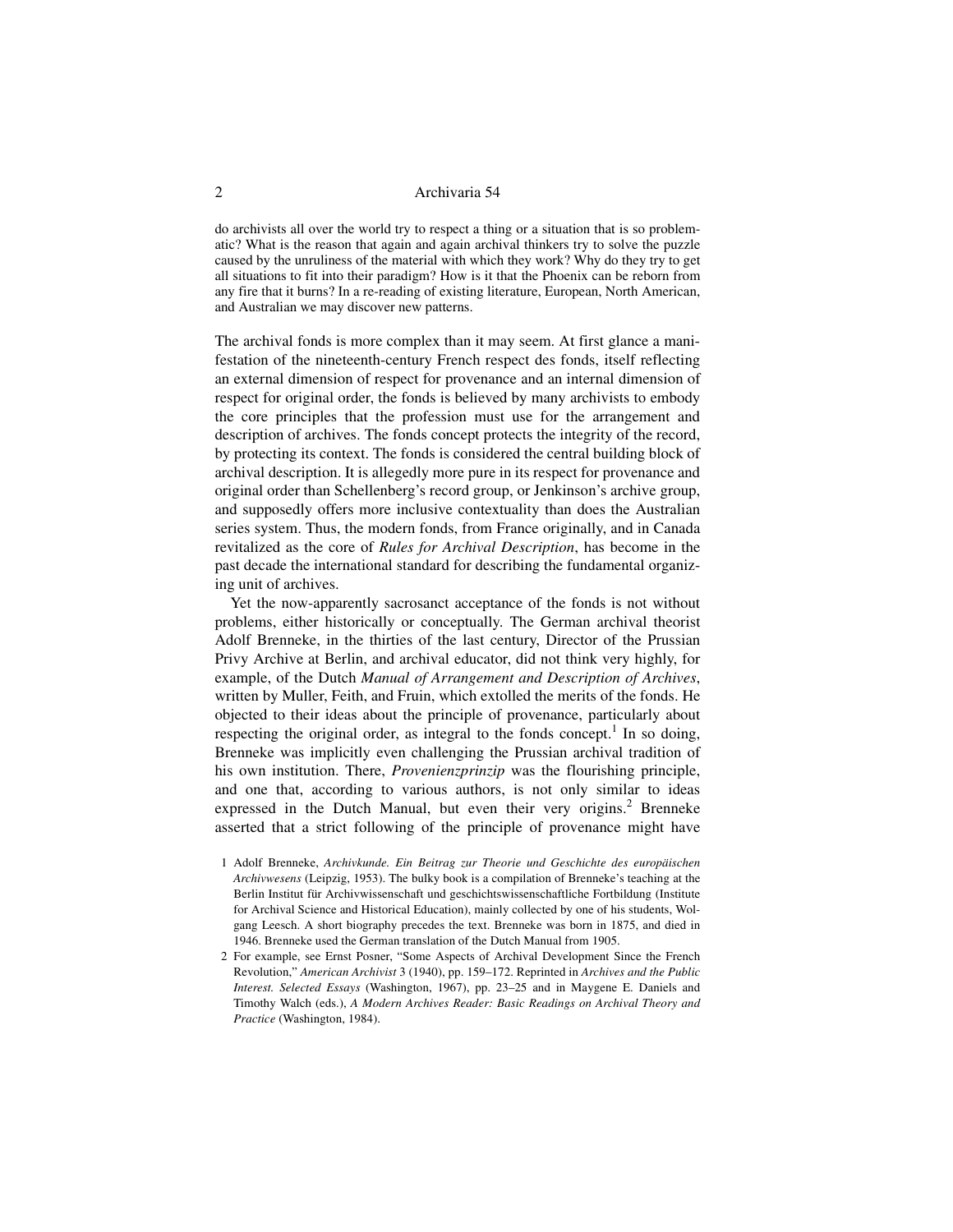worked in the past, during the glory days of the Prussian *Registratur* (registry systems), but by his day the filing clerks had lost the required skills, and therefore modern archives lacked the strict, ordered quality of the past. As a consequence, Brenneke believed that the archivist should not respect archival fonds that were not well constructed by the registrars, but instead should be creative. Archival work ought to be more than the mechanical preserving of acquired record systems when these systems were error-ridden, or misfiled, or inaccurate.

Brenneke's opinions about preserving the original order had been said before, and it would be repeated after him by many archivists. From Carl Weibull in Sweden to the "reactionary radical" Frank Boles in the United States, most of the discourse on the principle of provenance has focussed on respecting or disrespecting original order. Arrangement of the fonds preceding description meant respecting or re-establishing the original orders *within* the fonds. The application of provenance in its *external* dimension, sometimes exclusively labelled as *respect des fonds,* has been commonly accepted as not problematic within the profession. Indeed, respecting the fonds as a whole has hardly been challenged in the archival literature; the fonds being merely accepted as simple archival orthodoxy.<sup>3</sup>

However, in the context of this paper, I am equating the principle of provenance with that of *respect des fonds*, as Johannes Papritz did in his outstanding report for the ICA congress in 1964.<sup>4</sup> This implies respecting the fonds as an entity and its original order. Most of the literature on the principle of provenance starts with the key question of what a fonds is, that is to say, what is the thing that is to be respected. Respecting or disrespecting the internal order within the fonds is then the next question to answer. Thus the external dimension of respecting the fonds is addressed necessarily before its internal dimension. Traditionally, the internal dimension comes as the second stage. As Gerhart Enders wrote in his textbook in 1962, the principle of provenance, as we define it today, demands that the files closed by an organizational entity, or a juridical, or natural person, form one group in an archives, clearly separated from other groups in the same archives. Originally, the principle of provenance does not state anything about how the group must be internally arranged,

- 3 For one overview, see Peter Horsman, "The Taming of the Elephant. An Orthodox Approach to the Principle of Provenance," in Kerstin Abukhanfusa and Jan Sydbeck (eds.), *The Principle of Provenance. Report from the First Stockholm Conference on Archival Theory and the Principle of Provenance 2–3 September 1993* (Stockholm, 1994), pp. 51–63. Also see Johannes Papritz, "Neuzeitliche Methoden," full citation in note 10 below. The adjective "reactionary radical" was attributed to Frank Boles by Colin Smith in "A Case for Abandonment of 'Respect'," *Archives and Manuscripts* 14 (1986), pp. 154–168 and reprinted in Biskup et al. (eds.), *Debates and Discourses. Selected Australian Writings on Archival Theory 1951–1990* (Canberra, 1995), pp. 180–203 .
- 4 So does Peter Walne (ed.), *Dictionary of Archival Terminology*, 2nd rev. ed. (München, 1988), pp. 352. However, the *Dictionary* defines a separate term for respecting the original order.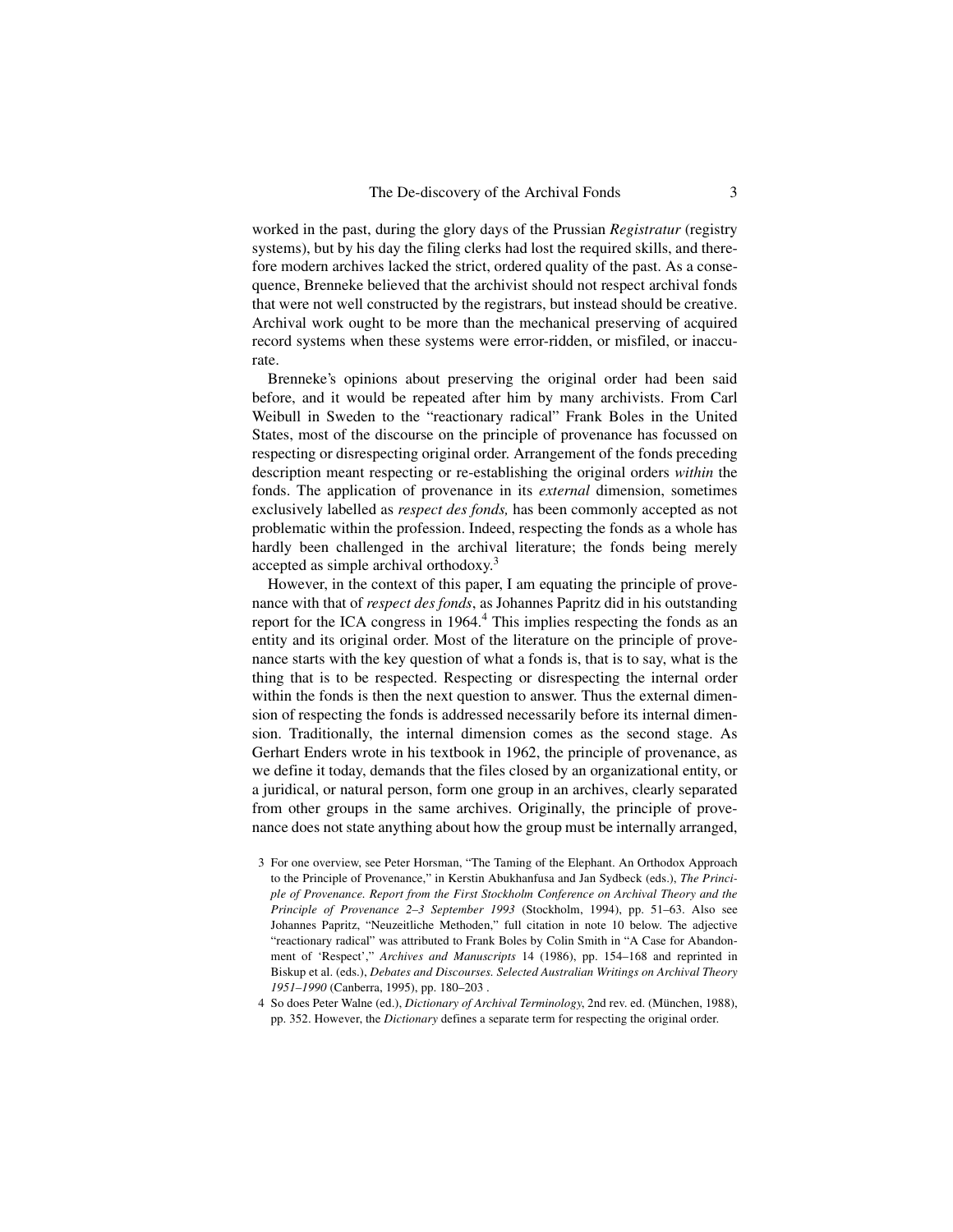only how it should be kept apart from other groups.<sup>5</sup> As we shall see later, this definition is not without controversy, and in fact may have things rather inside out.

#### **Naming and Defining the Principle**

In 1964, Johannes Papritz, an observer of the rich literature and various interpretations on the theory of provenance, as well as of the practical difficulties in its application, discovers at least one phenomenon: the desire to name, rename, invent, re-invent, define, and re-define the principle and ultimately, almost as a consequence, to break it down into what we might call numerous sub-principles, each with its own meaning, application, and definition. Such a sub-principle sometimes refers only to a part or an aspect of the concept (e.g., original order), or applies only to closed fonds or open fonds. In 1960, the East German archivists, H.O. Meissner and W. Leesch, listed no fewer than fourteen such principles, all connected with arrangement and description.<sup>6</sup> Elsevier's *Lexicon of Archival Terminology* (1964) has half a dozen.<sup>7</sup> Some of these principles are not principles at all, but rather methods for arrangement, such as the usually rejected principle of pertinence. But that only begs the issue of whether there is such a sharp difference between a method and a principle. According to Elaine Svenonius, a (bibliographic) principle is used "to refer to the objectives of a bibliographic system, to general rules in a bibliographic code, and to directives that guide the construction of a bibliographic language."<sup>8</sup> That definition of a principle sounds pretty close to being a method or methodology. Samuel Muller, one of the three authors of the famous Dutch Manual, himself one of the principle's strongest advocates, as early as 1908 called the principle of provenance simply a method.<sup>9</sup> Yet

- 5 Gerhart Enders, *Archivverwaltungslehre* (Berlin, 1962), p. 93. Translation by the author.
- 6 H.O. Meissner und W. Leesch, "Grundzüge einer deutschen Archivterminologie," *Archivmitteilungen* (1960). East-German terminology is interesting, not least for its politically flavoured definitions. See Eberhard Schetelich (ed.), *Lexikon des Archivwesens der DDR* (Berlin, 1976).
- 7 Elsevier's *Lexicon of Archive Terminology* (Amsterdam, 1964). It must be noted that the book is heavily inspired by Dutch terminology: J.L. van der Gouw, H. Hardenberg, W.J. van Hoboken, en G.W.A. Panhuysen, *Nederlandse Archiefterminologie* (Zutphen, 1962). The latter publication listed 7 principles.
- 8 Elaine Svenonius, *The Intellectual Foundation of Information Organization* (Cambridge, 2000), pp. 67 ff. See also Terry Eastwood, who makes such a distinction: "...but the concept rests on certain well established precepts. The challenge to the centrality of the concept of the fonds seems not so much to question those precepts as the manner in which they are realized in the treatment of archives, that is in questions of methods and practice." Terry Eastwood, "General Introduction" to Terry Eastwood (ed.), *The Archival Fonds: from Theory to Practice* (Ottawa, 1992), p. 2.
- 9 In his annual address as president of the Society of Netherlands Archivists, published in *Nederlandsch Archievenblad* 17 (1908/1909), p. 14.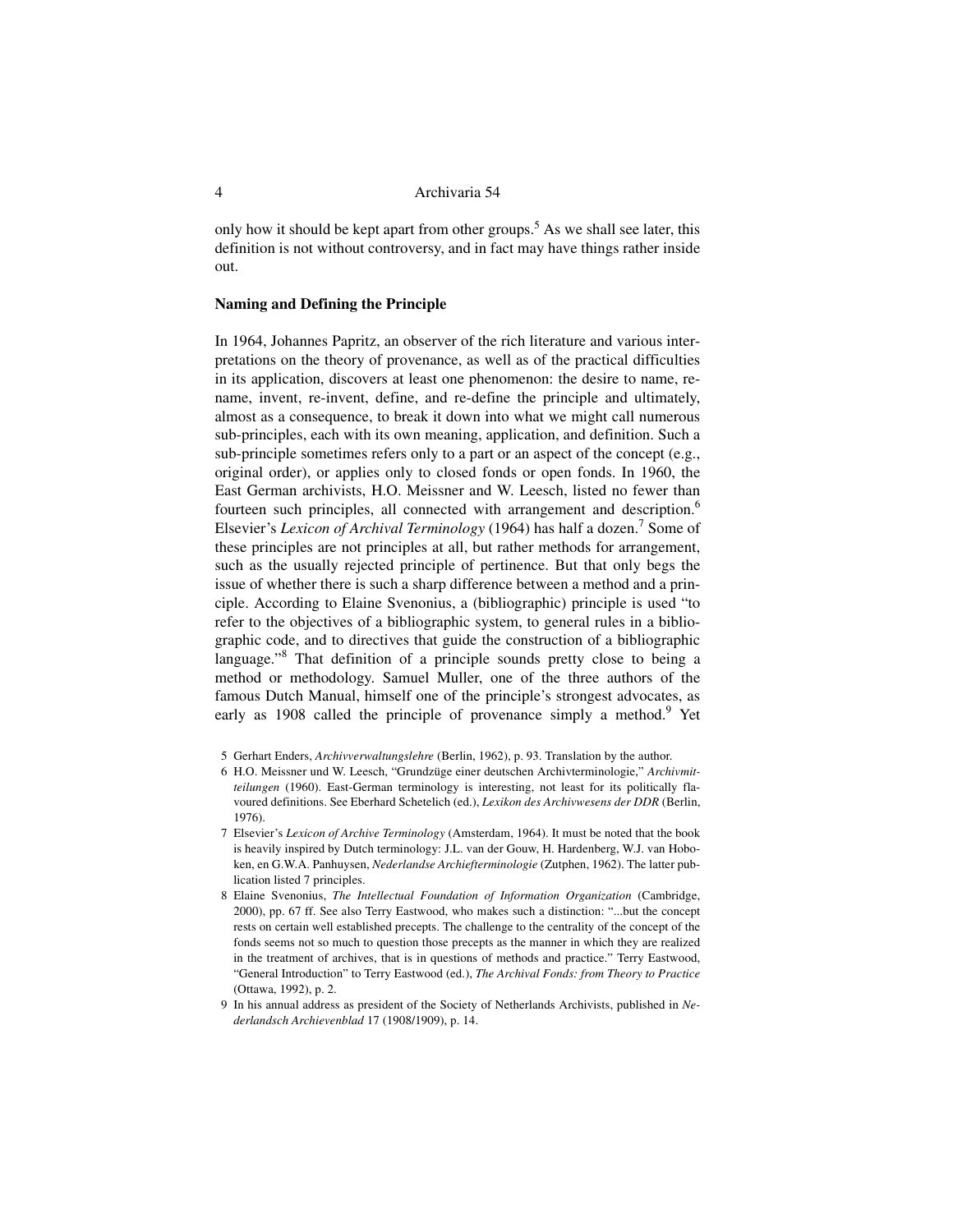whether a mere method or lofty principle, as Papritz demonstrated in his 1964 ICA report, the fonds certainly stands revealed as a Babel of archival principles, and a jumble of definitions and interpretations and methodologies.<sup>10</sup>

What then, one may ask, is wrong with this principle of provenance, which lies at the heart of archival theory, or with archival theory in general, or with the archivists' theoretical competencies, that they cannot articulate a firm consensus on so central a concept to their identity and work? What are the difficulties both in understanding and applying a principle that emerged as a guiding concept for controlling archival work, but apparently can itself hardly be controlled by archivists in their manifold theoretical discussions? Brenneke remarked that ever since the international congress of librarians and archivists in Brussels in 1910, "the Principle of Provenance was almost *sacrosanct*, and had become a dogma. If younger archivists resisted against it – how well founded, intelligent or practical they might have been – they were corrected by the teacher and even threatened with disciplinary measures."<sup>11</sup> Perhaps archivists have made too much of the principle.

The starting point for considering this dilemma must be the ideas expressed in the Dutch Manual. After all, whether seriously or ironically, various authors have elevated the book, originally meant to be a set of guidelines and practical rules, into the bible of archival theory.<sup>12</sup> Going back to the origins of the ideas in the Manual may help to contextualize its meaning. Even the self-confident Muller openly confessed that he and his co-authors did not invent these concepts: "it was in the air."13 And equally, reaching after the Manual, it may be useful to see how leading archival writers from different archival traditions reacted to the Manual, and created their own interpretations, building on what was common opinion in the very tradition in which they stood, whether heretic or dogmatic in terms of the Manual's assertions. This paper will, therefore, necessarily summarize the various current theories on the concept of the archival fonds.

#### **"Il faut respecter les fonds anciens**"

The fundamental concept upon which the Dutch triumvirate built their theory

- 10 Johannes Papritz, "Neuzeitlichte Methoden der archivischen Ordnung (Schriftgut vor 1800)," *Archivum* XIV (1964), pp. 13–56, here in particular p. 14.
- 11 Johannes Papritz, *Archivwissenschaft* (Marburg, 1976), Band 3, 16. Translation by the author.
- 12 Th. Schellenberg, *Modern Archives* (Melbourne, 1956), p. 175; Johannes Papritz, *Archivwissenschaft* (Marburg, 1976); E. Lodoloni, *Archivistica. Principi e Problemi* (Milano, 1984); C. Dekker, «La bible archivistique néerlandaise et ce qu'il en est advenu,» in O. Bucci (ed.), *Archival Science on the Threshold of the Year 2000* (Macerata, 1992), pp. 69–79.
- 13 S. Muller in *Nederlandsch Archievenblad* 16 (1907/1908), p. 8. Reprinted in P.J. Horsman en J.P. Sigmond, *Het Land van Herkomst. Een bundel artikelen rond het herkomstbeginsel.* See the introduction to the reprint of the English version of the manual, to be published by the SAA in 2003.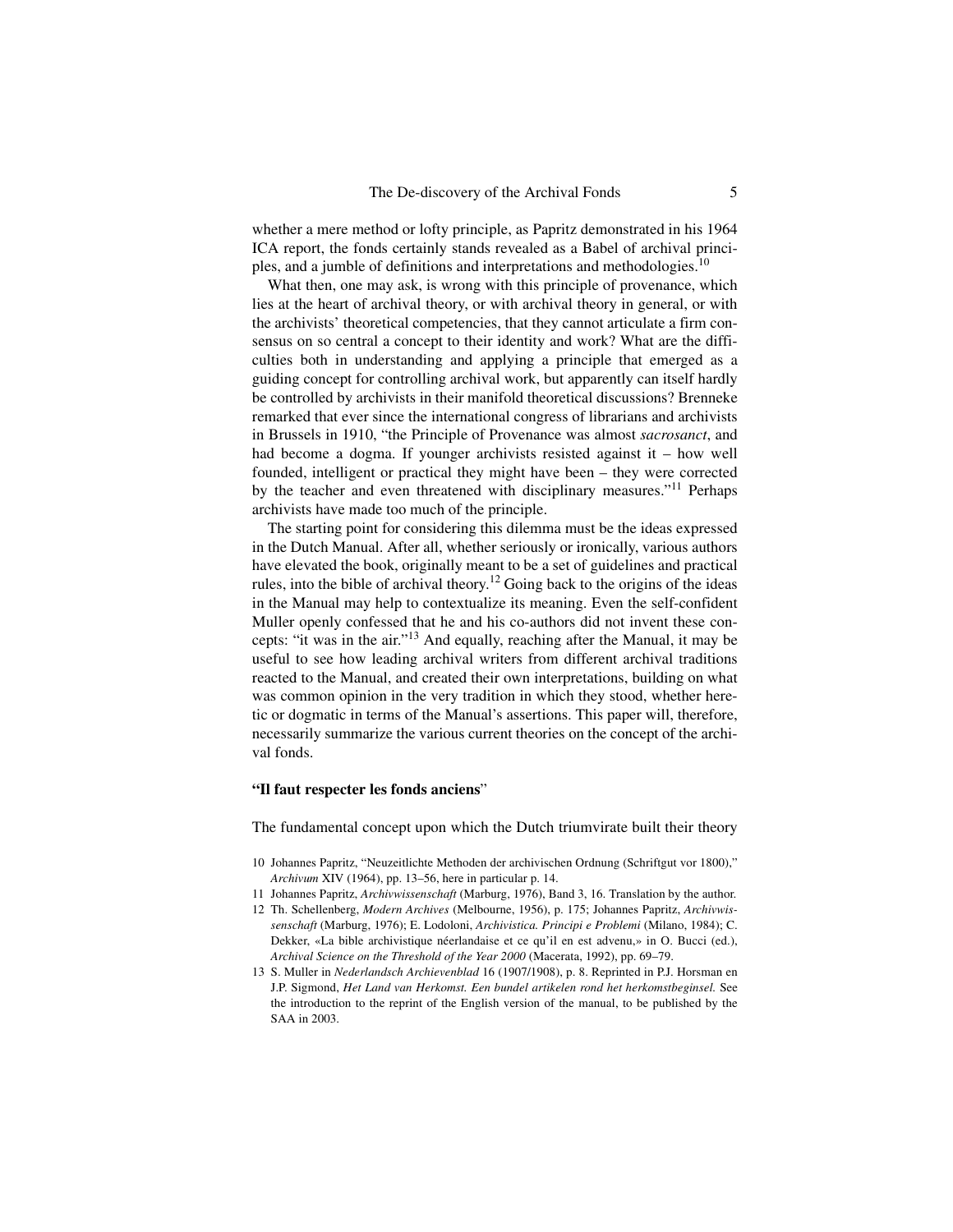was certainly the French articulation of *respect des fonds*, even if it is only occasionally mentioned in the Manual. In 1873 Muller, doubtless the *primus inter pares*, had attended seminars at the École des Chartes in Paris shortly before he started his career as city archivist of Utrecht.<sup>14</sup> A few years after the publication of the Manual, he would publicly recall that his professor there repeatedly emphasized the importance of *respect des fonds*. In Muller's own handwritten notes from 1873, preserved in the library of the Netherlands National Archives in The Hague, there is the maxim: "règle absolut: il faut respecter les fonds anciens."

In its most straightforward form, *respect des fonds* is not an invention of the French, despite Fenyo blaming them for it.<sup>15</sup> Many European countries had anticipated its practical application in the early nineteenth century and before.<sup>16</sup> In all such cases, pragmatism gave birth to the notion – not pure theory. Papritz noted that the idea not to intermingle documents from different origins (or provenances) had evolved in daily archival work before the French articulation of the principle, an observation fifty years before confirmed by E.Wiersum in a report to the international archival congress in Brussels in  $1910$ .<sup>17</sup>

Despite these many local antecedents, the global archival community still owes something to France. Natalis de Wailly, the principle's founding father, not only ordered the separation into various fonds for the *archives departemental* ("provincial archives"), but he also articulated in 1841 a definition of a *fonds d'archives* in modern sense, prescribing that archivists should "Rassembler les différents documents par fonds, c'est-à-dire former collections de tous les titres qui proviennent d'un corps, d'une établissement, d'une famille ou d'un individu."<sup>18</sup>

- 14 E. Kelelaar, "Muller, Feith and Fruin," *Archives et bibliothèqua de Belgique/Anchief-en bibliothekwezen in Belgic* 57 (1987), pp. 255–268. Reprinted in E. Ketelaar, *The Archival Image. Collected Essays* (Hilversum: Verloren), 1997. A collection of 10 handwritten notebooks, preserved in the library of the National Archives at the Hague, Netherland, are witnesses of Muller's attending lessones in civil and canonical law, palergraphy, decorative arts, diplomatics, and classement des archives; the teacher for the latter course was M. De Montaiglon.
- 15 Mario D. Fenyo, "The Record Group Concept: A Critique," *American Archivist* 29, no. 2 (1966), pp. 229–239. Quoted with critical intent by Duchein in "The Concept of the Archival Fonds."
- 16 Johannes Papritz, *Archivwissenschaft*; Adolf Brenneke, *Archivwissenschaft*; Elio Lodolini, *Lineamenti della storia dell'archivistica Italiana (*Roma, 1991). Revised as *Storia dell'archivistica italiana* (Milano, 2001); Ernst Posner, "Some Aspects of Archival Development."
- 17 Johannes Papritz, *Archivwissenschaft*, p 9. E. Wiersum, "Het herkomstbeginsel," in J. Cuvelier and L. Stainier (eds.), *Actes [du] Congrès International des Archivistes et Bibliothécaires 1910* (Bruxelles, 1912), pp. 135–143. Laurence D. Geller, "Joseph Cuvelier, Belgian Archival Education and the First International Congress of Archivists, Brussels, 1910," *Archivaria* 16 (Summer 1983), pp. 26–34.
- 18 Collect together the various documents in fonds, that is to say, form collections of all deeds (documents) originating from a body, from an institution, from a family or from an individual. "Circulaire du 16 Avril 1841," in Henri Bordier, *Les archives de la France* (Paris, 1855), p. 51. Also Gustave Desjardins, *Les service des archives départementales* (Paris, 1890).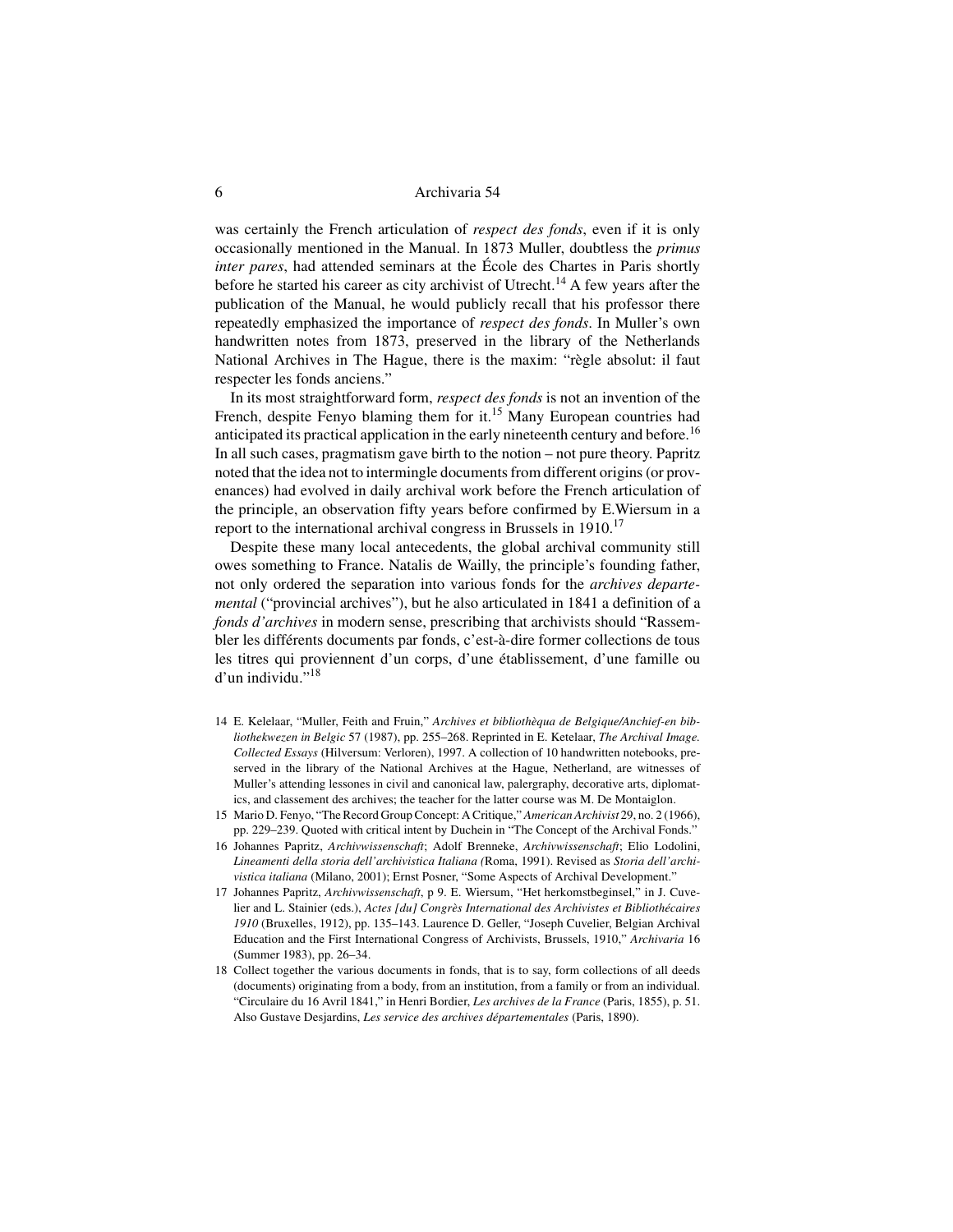Before 1841, most of these "fonds" when transferred to departmental archival repositories had lost their administrative meaning and context, and been rearranged as sources of history. During its first half century since the French Revolution, the National Archives at Paris had implemented an arbitrary subject classification schema for the arrangement of both institutional and family records from the *ancien régime*, thereby mingling within these classification categories records from numerous origins and blotting out their provenance. For the departmental archives, Natalis de Wailly rejected this tradition by insisting that archival records be kept together according to their provenance. Challenged by opponents in the National Archives, de Wailly had to defend his ideas, and therefore formulated his famous brief theoretical statement. Yet within fifteen years after its introduction, Bordier, writing about French archives, asserted that *respect des fonds* was the only and right method for archival arrangement.<sup>19</sup> Indeed, it may be said that this call to respect the fonds is the laurel-wreath of French archival science.<sup>20</sup>

But it must be repeated that, despite his insights, Natalis de Wailly was not the first. In many places all over Europe the method was spontaneously born as a practical solution for problems in archival arrangement. For a better understanding of these early applications of *respect des fonds*, we should recall that during most of the nineteenth century Europe archival repositories contained a very limited number of organically related fonds (archive groups), for example, the records from various bureaus of a town administration or a local state government. The archive in this sense represented a community. The post-Napoleonic administrations in many parts of Europe, both on a national and local level, assigned to their newly nominated archivists (in the modern sense, as dedicated keepers of historical records) the task of bringing together in one place valuable documents of defunct administrations, partly because of the rights these records might contain, but mostly because of their value as historical sources. $^{21}$  In this historical context, it is not easy to make a

<sup>19</sup> Henri Bordier, *Les archives de France*, p. 51.

<sup>20</sup> Johannes Papritz, "Neuzeitliche Methoden," p. 15. More modest is Jean Favier, *Les archives* (Paris, 1959), (Que sais-je?): «Énoncé dès 1841, le principe du respect des fonds n'a pas connu jusqu'à une date récente de développements théoriques en France. C'est aux Italiens, aux Alemands et aux Hollandais, que revient le mérite d'en avoir exposé la nature et les conséquences».

<sup>21</sup> "Het archiefwezen in Europa omstreeks 1800 / Les Archives en Europe vers 1800. De lezingen ter gelegenheid van de gelijknamige studiedag in het Algemeen Rijksarchief te Brussel op 24 oktober 1996 / Les communications présentées dans le cadre de la journée d'études du mème nom aux Archives générales du Royaume, Bruxelles le 24 octobre 1996," *Miscellanea Archivistica Studia* 103 (Brussel-Bruxelles 1998). See also the "Introduction" to the reprint of the English version of the *Manual*. This section is based on T.H.P.M. Thomassen, "Van evenement naar structuur: ordenen en beschrijven in de eeuw voor de Handleiding", in P.J. Horsman, F.C.J. Ketelaar en T.H.P.M.Thomassen (eds.), *Tekst en Context van de Handleiding voor het ordenen en beschrijven van archieven* (Hilversum, 1998), pp. XXI–LXXVII.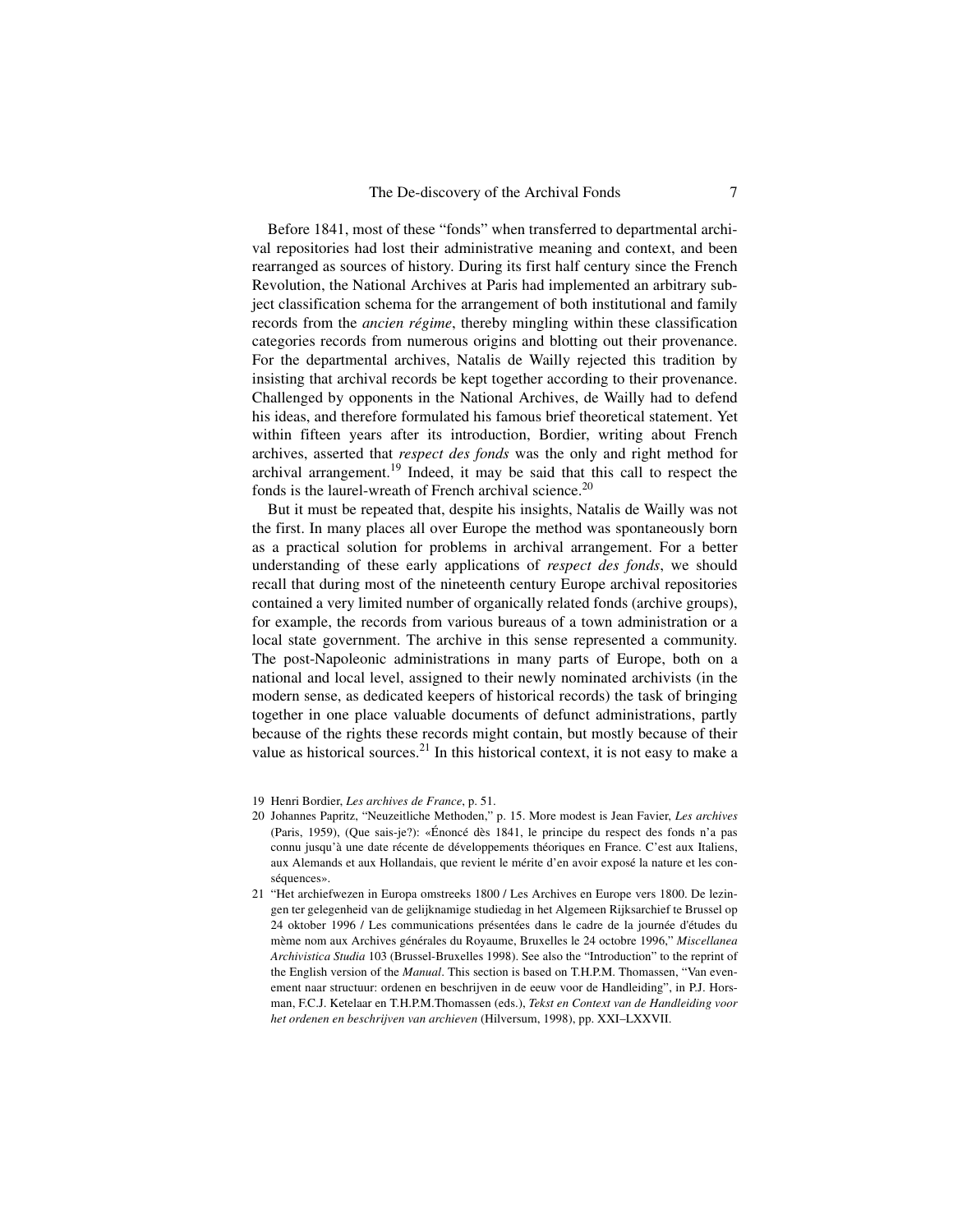clear distinction between an archives as a repository and an archives as a *fonds d'archives* – it would not even make sense to try. A whole repository could be (and was) considered to be one archive (unconsciously a Derridaian metaphor of the archive is forced upon us), and eventually divided into smaller groupings according to the structure of the administration.

For most (if not all) archivists, a conceptual difference between archives and fonds did not exist, or at least was not apparent to them. In the midnineteenth century, Francesco Bonaini – said to be father of the *metodo storico*, the Italian equivalent of the principle of provenance – grouped the records in the central archive in Florence (by then still housed in their original physical and administrative context, the Palazzo Degli Uffici) along the lines of the political and administrative history of Tuscany. He basically respected the fonds in our modern sense, but occasionally disrespected them in those cases where the archival structure did not fit into his image of history.<sup>22</sup> He and his mid-nineteenth-century colleagues recognized explicitly that the archives ideally would (or should) mirror the originating administrative structure, So, too, did P.J. Vermeulen, Muller's predecessor in the provincial archives at Utrecht in the Netherlands, writing in 1850 that, in the catalogue of an archive, there should be an outline (Vermeulen used the Dutch word for "sketch") of the history and structure of past administrations.<sup>23</sup> But reality did not always coincide with the ideal, and consequently the inventories of those early days do not exactly meet the post-Manual requirements of respecting the fonds. As mentioned above, one reason for this ambivalence was that archivists then could not see a firm dichotomy between an archive and a fonds.

#### **The Manual and the Internationalization of the Concept of the Fonds**

One of the important achievements of the Dutch Manual was to remove this ambivalence and articulate a clear theoretical distinction between a fonds ("archief") and archive, the latter in both senses of the repository or depot, and of the archive of a community. In the Manual, the notion of the fonds, as the

- 22 Stefano Vitali, "L'archivista e l'architetto: Bonaini, Guasti, Bongi e il problema dell'ordinamento degli Archivi di Stato Toscani," in Ministero dei bei culturali, direzione centrale digli archivi, *Atti della conferenza Salvatore Bongi nella cultura dell' 800: archivistica, storiografie, bibliologia. Lucca 31 gennaio – 4 febbraio 2000* (Roma, 2002). Stefano Vitali kindly sent me the full text of his paper. For more on Bonaini see E. Lodolini, *Storia dell'archivistica italiana.* The *metodo storico* attributed to Bonaini was quite different from what is now understood and laid down in Italian archival legislation. Upon Lodolini's authority, Terry Eastwood pays too much honour to Bonaini.
- 23 Vermeulen in a (printed) report to the provincial council. He repeated the statement in his 1878 catalogue (inventory) of the provincial archives. Reprinted in Horsman en Sigmond, *Het Land van Herkomst*. Muller, who after all did not find his predecessor extremely bright, complained in 1878 that in reality he couldn't find his way in the repositories. (Introduction to the reprint of the English version of the Manual forthcoming from the SAA.)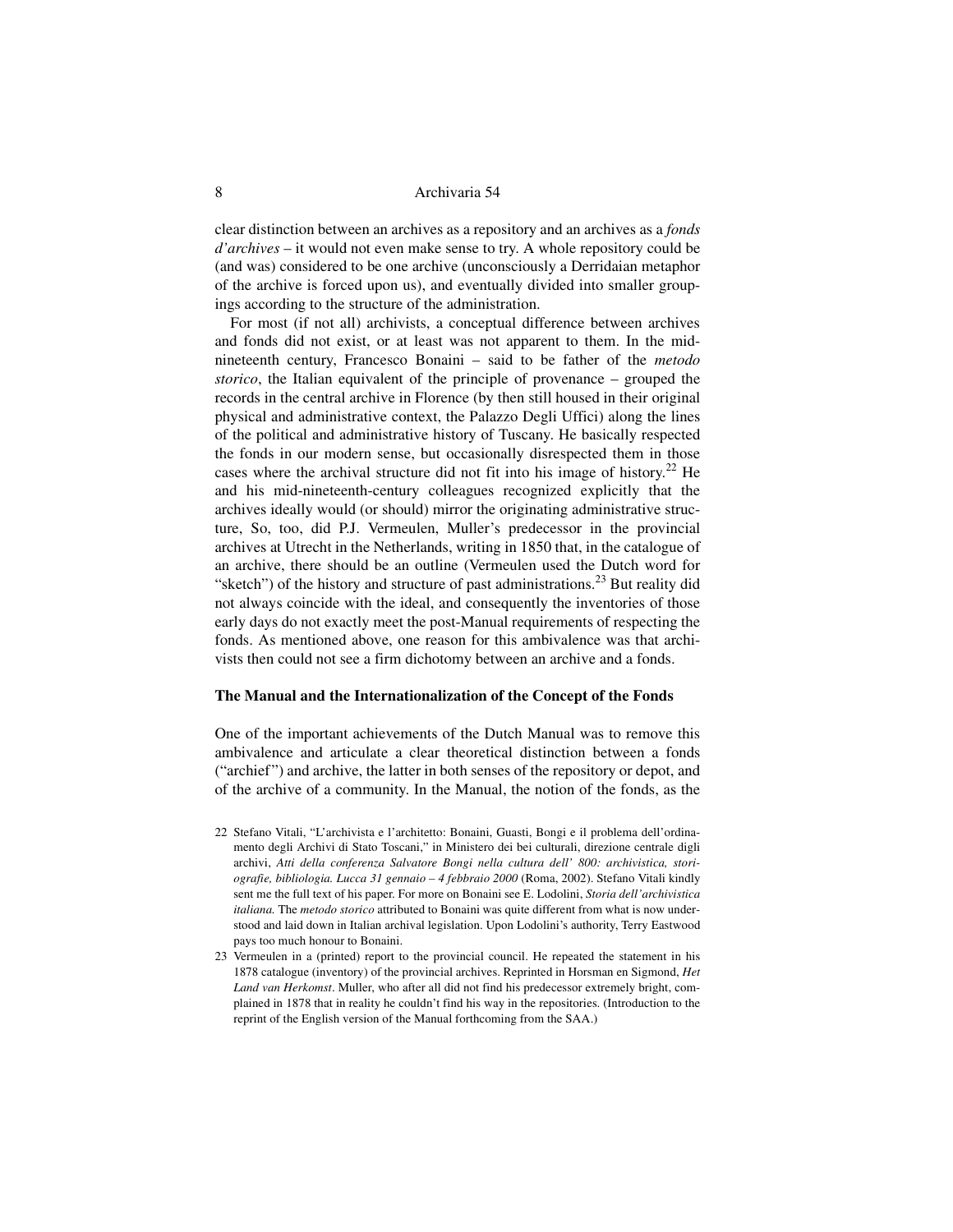whole of records created by an administrative body or an individual, rather than from a community of shared interests, comes basically from Muller, possibly remembering his lessons at the École des Chartes.<sup>24</sup> While his thinking had certainly evolved since the 1870s, the resemblance between his formulation in the Manual and the French concept of the fonds is too strong to be coincidental.

The concept as articulated in the Manual did not spring full-blown in the late 1890s, but reflected intense discussions in the previous two decades in the Netherlands, especially after the minister of the interior tried to impose rules for the inventorying the various state archives.<sup>25</sup> The chief of the department for museums, archives, and archeology at the ministry, Victor de Stuers, an extraordinary personality, asked Muller and one other state archivist, Th.H.F. van Riemsdijk, for advice. In the following discussion, particularly in the correspondence between both archivists, Muller honed his ideas of how to arrange an archive respecting the fonds it contained. To a certain sense, this included as well the idea of respecting original order, applied primarily to respecting a fonds, and not so much the internal order of the fonds.

As early (or as late) as 1879, the Dutch minister of the interior had planned to adapt the Belgian archival instruction – which in turn was the same as the French one drafted by Natalis de Wailly. This envisioned having in a state archive the individual fonds clearly separated and then, within each fonds, the order of the items arranged according to their nature, alphabetically, geographically, or chronologically. But in 1879 Muller was just at the very beginning of his career, and did not have extensive practical experience. By then he was basically dealing with the inherited arrangement from his predecessor, dominantly based on the form of materials. Yet working with complex medieval fonds sharpened Muller's awareness of the importance of the original order, just as Van Riemsdijk would discover working in the National Archives with the complex archives of the old States General (the supreme Dutch governing body, 1576–1795). For Van Riemsdijk's work, the original physical arrangement as established by the original registry was the key defining criteria, whereas Muller's notion of original order was rather more conceptual than physical. The fonds from which Muller derived most of his experience were less structured, not formed by a formal registry as were the archives which

- 24 The Manual mentions *respect des fonds* explicitly in the explanation to section 8. Even if this section had been written by Feith, there is no need to doubt that Muller's ideas are behind it. It would be worthwhile to investigate the role of the École des Chartes in the dissemination of respect des fonds. See note 22 above about Lupi from Pisa, who after a visit to Paris, changed his opinion about Bonaini's Florentine system of arrangement: Cesare Lupi, *Gli archivi e le scuole paleografiche in Fancia e in Italia* (Pisa, 1875).
- 25 Most of this paragraph is based on the introduction to the reprint of the English version of the Manual. Protagonists in the discussion were, apart from Muller, Th.H.F. van Riemsdijk, and Victor de Stuers, chief at the Ministry of Internal Affairs. Van Riemsdijk, who was about the same age as Muller, former state archivist in Gelderland, was nominated deputy national archivist in The Hague in 1879, to become national archivist in 1887.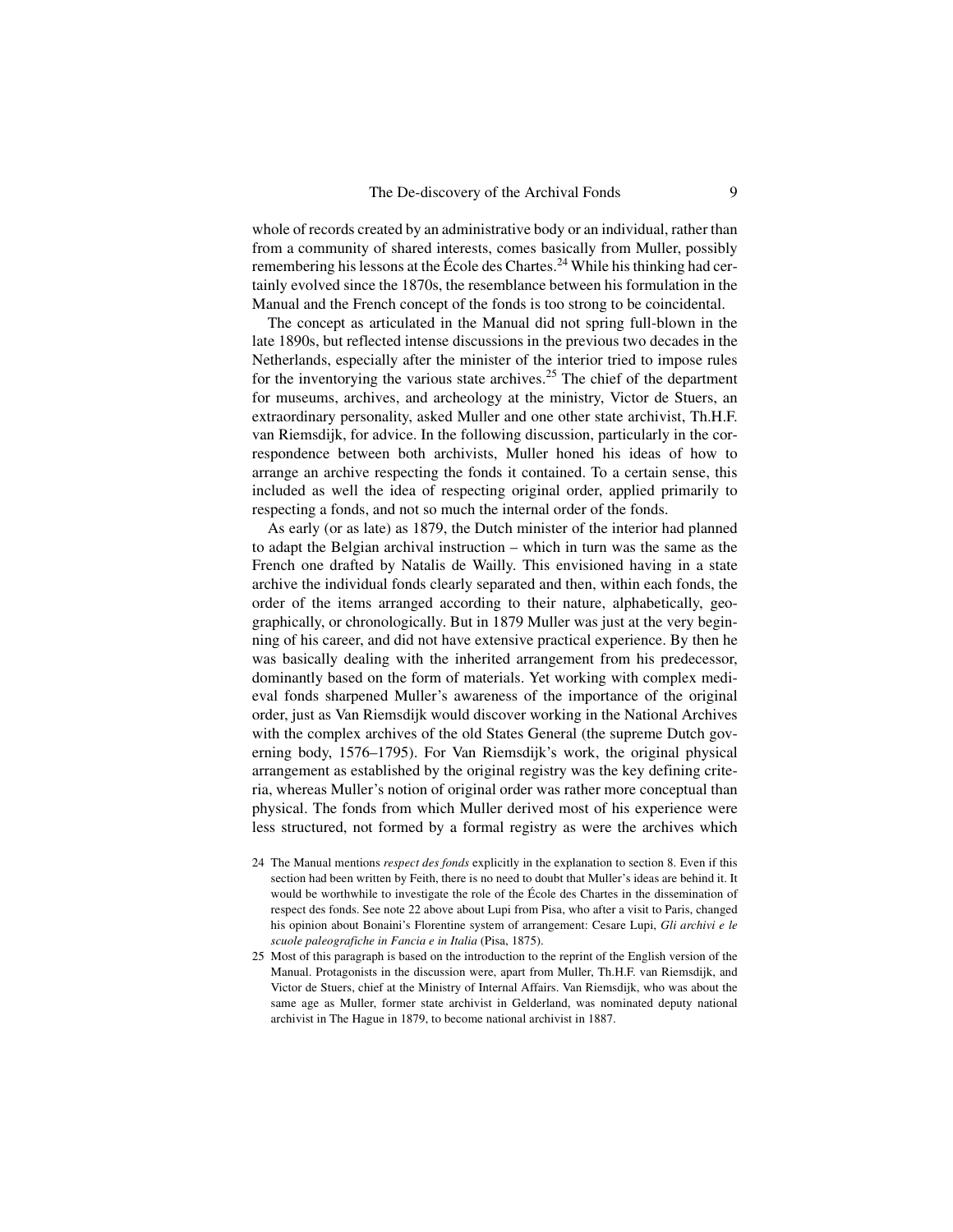Van Riemsdijk had analyzed. Muller, unlike Van Riemsdijk, actually produced inventories in which his ideas were demonstrated, and these were noticed by the minister, who offered one of them as an example for other archivists.<sup>26</sup> Muller also had strategic positioning on his side, for as of 1891 he could use the Society of Archivists in the Netherlands as a platform for theoretical discussion, getting around the yearly meeting of the state archivists chaired by Van Riemsdijk. And from those discussions in the bosom of the Society sprang the Manual, reflecting essentially Muller's thinking. His definition of a fonds, with which the Manual opens, slightly modified according the minister's wish, became for more than a century a beacon for Dutch archivists. Since its publication in 1898 the book, represented by its authors – in particular Fruin and Muller – gradually indoctrinated archival thinking in the Netherlands.

International dissemination of the ideas of the Dutch Manual – perhaps an early archival globalization – soon began with its translations in German (1905), Italian (1908), and French (1910), and, above all, in Brussels in 1910 at the International Congress, the first world-wide gathering of librarians and archivists. There Muller was president of the archives section, and his wellknown opinions dominated the debate.<sup>27</sup> The city archivist of Rotterdam, E. Wiersum, accordingly defined for the Congress the *Provenienz Prinzip*, the Principle of Provenance, using Muller's wording from 1908: "The method of archive organization by which each archival document has to be brought to the archive (fonds) to which it belongs, and within that archive to the series to which it belonged at the time the archive was still a living organism."<sup>28</sup> This definition is essentially a condensed summary of the most important sections of the Dutch Manual, including respect for the original order, an extension to the primitive *respect des fonds* with intellectual roots both in Prussia, the Dutch province of Utrecht (Muller's home base), and possibly Tuscany.29 Unanimous acceptance (or was it merely not rejecting?) of this Dutch interpretation of the principle at the Brussels Congress had the unintended (and

- 26 Notably Muller's catalogue of the Chapter of St. Peter, Utrecht, from 1886 (*Catalogus van het archief van het kapittel van Sint Pieter*). The introduction to the inventory contains the first printed expression of Muller's ideas, abstracting from his work on the complex, mostly medieval fonds.
- 27 *Actes [du] Congrès Internationales Archivistes et Bibliothécaires 1910*; Lawrence Geller, "Joseph Cuvelier," p. 26: "Also [present] was the redoubtable Dr. Samuel Muller ... whose well-known opinions were voiced many times at Brussels."
- 28 It is not easy to translate the original Dutch wordings of the definition, largely because of the basically nineteenth-century terms Muller used. Purposely I translated "archief" by "archive," leaving it open to the reader to replace this term by "fonds." Wiersum's report is published in Dutch.
- 29 The origin of intellectual relationships between various national traditions has rarely been the subject of research. A partial attempt was a four-day seminar in Florence to celebrate the  $150<sup>th</sup>$ anniversary of the State Archives of Florence. Proceedings forthcoming.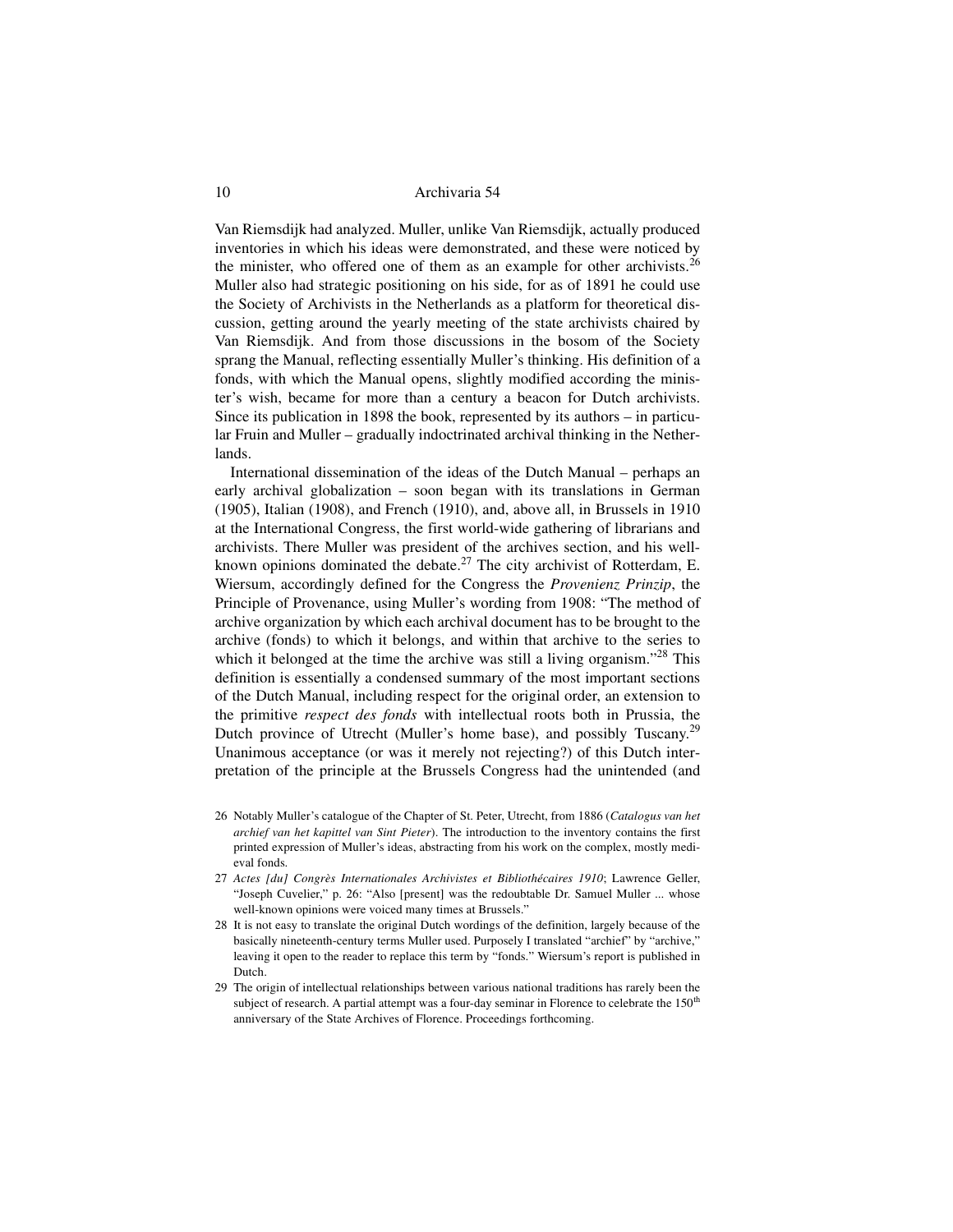undesirable) effect of dogmatizing the Manual, where a no doubt sound opinion gradually became a rigid doctrine.<sup>30</sup>

The question remains unanswered: to what extent in 1910 did each representative at the international congress in Brussels understand the same thing? Wiersum's report, for example, had been closer to the original French meaning of the *respect des fonds* than the definition that was included in the Congress' conclusions. As Papritz's 1964 report demonstrated, despite the 1910 consensus on both the definition of *respect des fonds* and its application, the existing local variations in place before this internationalization never died out, and this regionalism, combined with possible misinterpretations of what was said or understood at the Congress, would hamper, and still hampers, real and full agreement between archivists from different traditions.

#### **The Fonds Revisited in the 1970s**

From these origins, and soon doctrinaire assumptions about *respect des fonds*, the concept was not revisited in a major way until the 1970s. And this revision did not take place in Europe, but first in North-America – in Canada to be more precise. The trigger once again was a Frenchman explaining what a fonds was and how it should be respected. This key writer was Michel Duchein, whose 1977 article on the concept of the fonds, translated into English in 1983, initiated North American thinking on the fonds. It brought about (combined with other factors), a re-discovery of provenance and the fonds, and eventually led Canadian archivists both to abandon the record group concept and then to lead the world internationally in developing archival descriptive standards based on the fonds concept.<sup>31</sup>

With his feet firmly in the French pragmatic archival tradition Duchein did not ascribe much importance to the concept of original order, even if he agreed that it would have been the logical consequence of De Wailly's reasoning. This French tradition is reflected in the writing of another French theorist, Robert-Henry Bautier, who argued that respecting the original order primarily applied in those countries where a registry is common practice, where documents have been placed within a records classification schema during their operational life. If that placement by classification has been disturbed before

<sup>30</sup> The Congress proceedings contain the French definition of the Principle (p. 633): «Une méthode de classement d'archives, d'après laquelle chacque document est placé dans la collection et dans la série de cette collection, auxquelles il appartenait quand cette collection était un organisme vivant.» Note the use of the word "collection," instead of "fonds," neglected in the translation of Duchein's article (see note 31).

<sup>31</sup> Michel Duchein, «Le respect des fonds en archivistique : principe théoriques et problèmes pratiques,» *Gazette des Archives* 97 (1977), pp. 71–96. Translated as "Theoretical Principles and Practical Problems of *Respects des Fonds* in Archival Science," *Archivaria* 16 (Summer 1983), pp. 64–82.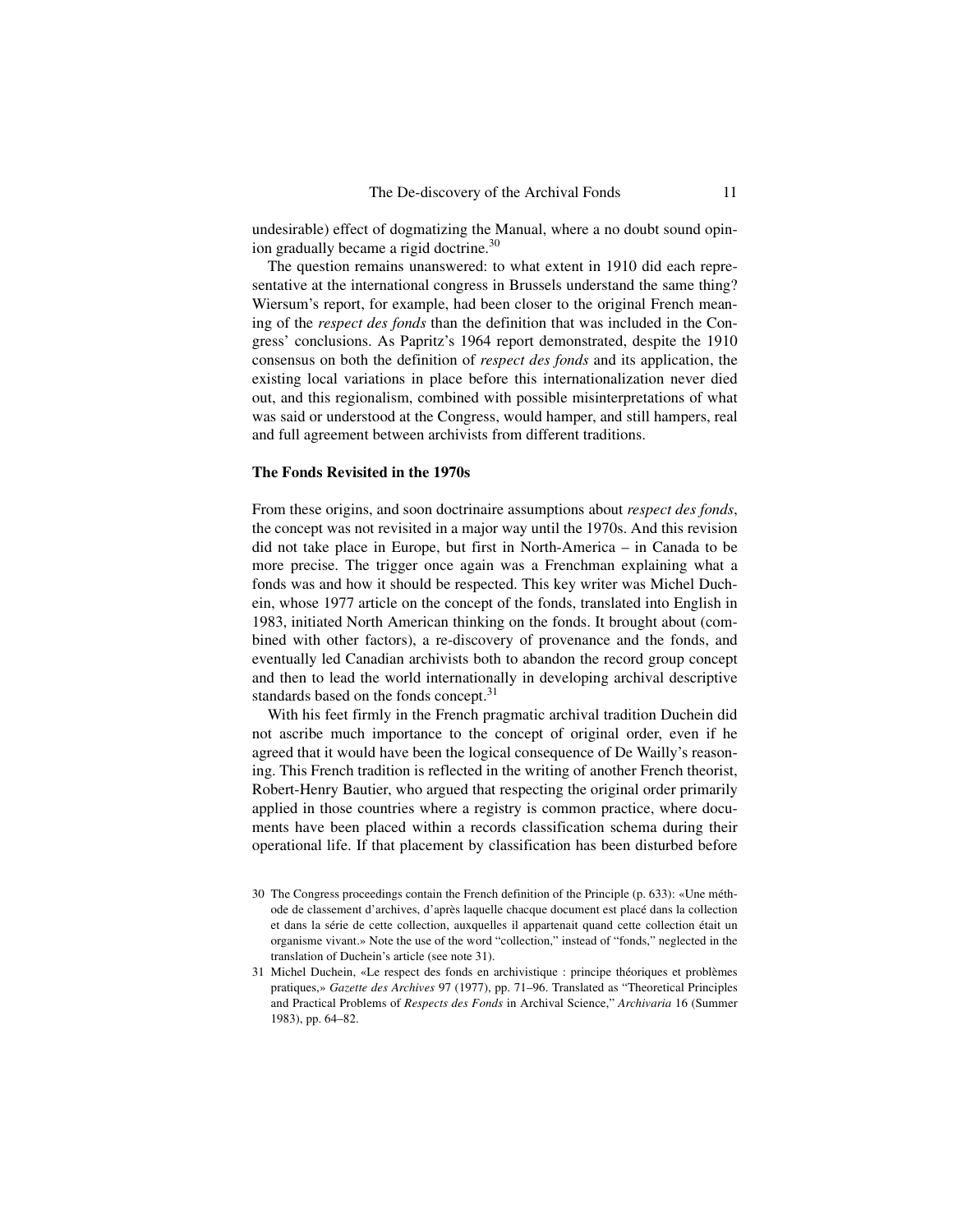transfer to the archives, Bautier asserted that it should be restored, but "le principe du respect de l'ordre primitif équivaut souvent dans les autres pays à une réconstruction artificielle."32 Because in France a registry tradition did and does not exist, the French archival tradition considers respect for the original order to be of secondary importance, with prime importance given instead to respecting the fonds as a whole. Thus, for the French and those following them, provenance came to mean reflecting an external administrative structure or office of origin, much more than an internal record-keeping system or office functionality. (This emphasis reflects as well the different opinions about original order in the Netherlands in the nineteenth century between Muller and Van Riemsdijk, discussed before. The latter aiming to restore the original physical arrangement as it had existed in the established registry, and the former – not having such well organized and registry-based administrations in mind, and rejecting the results his predecessor had left – seeing little merit in some original physical order, and relying instead on an administrative structure reflecting the originating organization as a whole.)

The key in the French tradition for defining a fonds is connecting records to their creating body. Advocates admitted, however, that there were no unambiguous criteria for doing so.<sup>33</sup> Even Duchein recognized that these criteria are often arbitrary. Duchein distinguishes both a maximalist and a minimalist approach. The maximalist approach he attributes to Jenkinson (the archives group): the minimalist approach to Schellenberg (the record group). As well, Duchein wrestles with the same kind of difficulties in establishing a fixed fonds in light of complex, ever-changing modern administrative entities, with open-ended series of records. Peter Scott did the same thing in Australia in 1966, and would explore these administrative complexities and their archival implications more deeply in the  $1970s<sup>34</sup>$  These administrative realities led Scott to the conclusion that archivists should abandon the record group or fonds. By contrast, Duchein clings to the fonds concept, formulating pragmatic guidelines on how to deal with specific situations of administrative complexity. Duchein saw Scott's solution as merely an extreme minimalist approach, and a severe violation of the concept of the fonds. Australian archival writer Colin Smith in turn reproaches Duchein for failing to understand

- 32 But in many countries the principle of respecting the original order often equals an artificial reconstruction. Robert-Henri Bautier, «La phase cruciale de l'histoire des archives», *Archivum* XVIII (1968), p. 146. Duchein (1977) says the same, and Christine Nougaret repeats it in «Classement et description : des principes à la pratique», in Jean Favier et Daniële Neirinck (dir.), *La pratique archivistique française* (Paris, 1993).
- 33 Georg Enders, *Archivverwaltungslehre*, p. 93.

<sup>34</sup> Peter J. Scott, "The Record Group Concept: A Case for Abandonment," *American Archivist* 29 (1966), pp. 493–504. An overview of Scott's ideas (including his *American Archivist* article) is in Peter Biskop et al. (eds.), *Debates and Discourses. Selected Australian Writings on Archival Theory 1951–1990* (Canberra, 1995).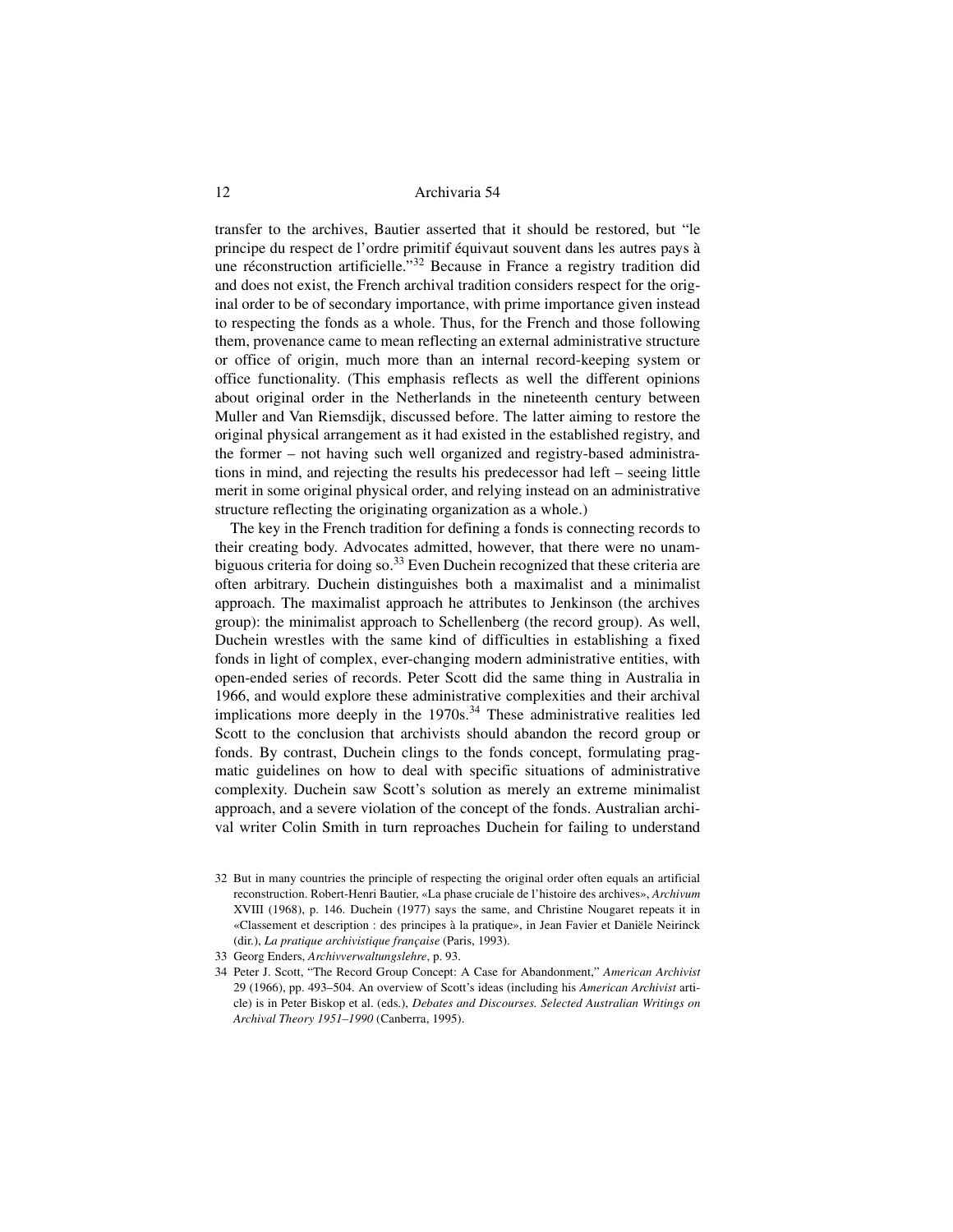what Scott meant with a series, interpreting it as collections of documents forming a chronological and logical set, whatever their origin.<sup>35</sup> While that may be true, in fairness it must be recognized that when Duchein wrote his original article in *Gazette des archives* in 1977, Scott's series of five articles on administrative change in *Archives and Manuscripts* had yet to be published. Duchein based his opinion on Scott solely on the 1966 article on abandoning the record group in the *American Archivist.*

By the seventies, then, when Duchein wrote his article and Scott analyzed Australian organizational change, the difficulty of applying the principle of *respect des fonds* to modern archives of complex administrations and to openended fonds was becoming apparent in many countries. The lack of defunct administrations and closed registries or series created major problems. Recall that Muller's notes from the École des Chartes refer to "respecter les fonds **anciens**" (emphasis added). And in France, at least initially, the principle, in its pragmatic origins, applied to closed fonds – those created by organizations of the *ancien régime* which by definition ended in 1789. Neither Natalis de Wailly nor Muller, Feith and Fruin, nor even the Prussians, when formulating their instructions, had current archives in mind! Most likely they could not even conceive the kinds of complex archival materials that twentieth-century organizations would produce, those with which, for instance, Theodore Schellenberg had to deal. Even Henri Bordier, writing enthusiastically in 1855 about *respect de fonds*, drew the same conclusion regarding modern fonds: "Il y a toute une categorie de fonds pour laquelle une ordre logique ouvre une grave difficulté: ce sonts les fonds de papiers modernes, ceux qui proviennent, non pas de cours ou de communautés détruites, mais de corps ou d'établissments encore existants, et qui grossissent les archives par versements périodiques." In the copy in the library of the Netherlands National Archives this sentence is underlined.<sup>36</sup>

As a matter of daily practice in France pragmatism reigns in respecting the fonds, wrote Christine Nougaret in the French archival manual.<sup>37</sup> And Duchein, in his own pragmatism, even expresses some sympathy for the North American record group. Like Schellenberg and others who tried to create physically a kind of logical grouping for records created by both defunct and still-operating organizations – with due regards for provenance – Duchein attempted to establish rules for defining a fonds as close to the ideal as possi-

<sup>35</sup> Colin Smith, "A Case for Abandonment of 'Respect'," *Archives and Manuscripts* 15 (1986), pp. 154–168.

<sup>36</sup> There is one category of fonds for which a logical order gives origin to a serious difficulty: that is the fonds of modern documents, coming not from abolished bodies, but from still functioning bodies, that enlarge archives by regular transfers. Henri Bordier, *Archives de la France*, p. 53 (translation by Peter Horsman).

<sup>37</sup> «Dans les fait, le pragmatisme règne». Christine Nougaret, «Classement et description : des principes à la pratique», p. 138.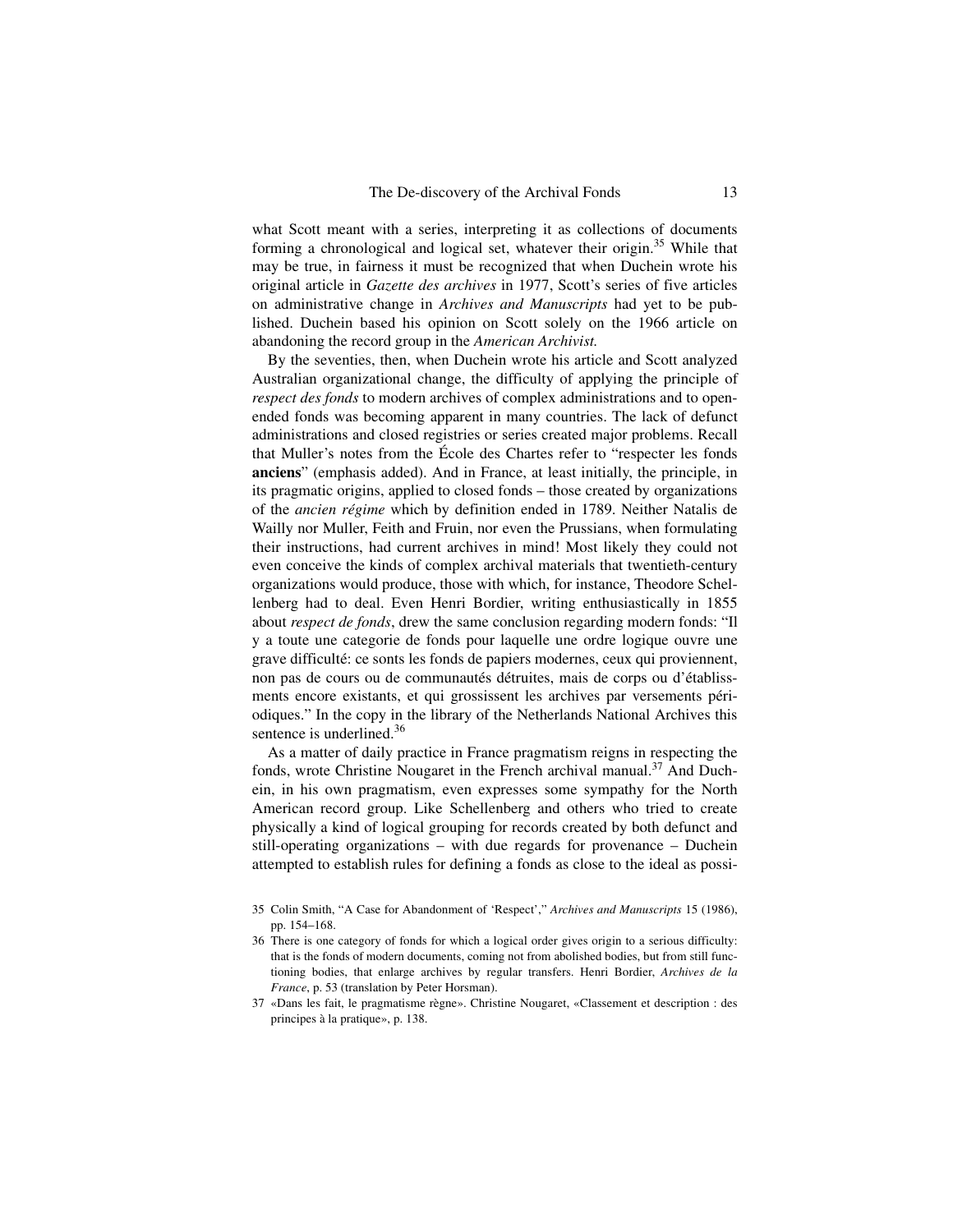ble, and applicable in any situation.<sup>38</sup> That, in turn, does not look far from what Brenneke had in mind for organizations which lacked a nearly-perfect registry system. Indeed, examining their concepts of the fonds closely, the supposed differences between Brenneke and Duchein do not seem very large.<sup>39</sup> And since it was through Ernst Posner – German-born and Berlintrained emigré to the United States before World War II – that Brenneke's ideas influenced Schellenberg in his classic formulations, Duchein's concept of the fonds does not, in turn, look too different from the North American concept of the record group, as a physical entity.<sup>40</sup> And so a circle closes.

It is important to remember that the Principle of Provenance, with its related concept of the fonds, was imported to North America from Europe, without the sort of preceding developments European countries experienced in the nineteenth century. While a few American archivists, like Waldo Leland and Van Laer, brought back the idea with them from the Brussels Congress in 1910, the decisive role would be played by Ernst Posner and Theodore Schellenberg in the 1940s. As Posner reflected, "[i]n the field of records arrangement, we owe to the National Archives the concept of the record group, a pragmatic and hence enormously useful refinement of the French respect des fonds. It has made this time honored tool applicable to the bulky records of the great agencies of modern times ..."41 One cannot blame the Americans for bending the principle of *respect des fonds* to cope with the situation at the National Archives in Washington of complex masses of modern records, rather than interpreting the principle strictly as Muller may have intended.

#### **The Deconstruction of the Fonds**

The similarity between Brenneke, Schellenberg, and Duchein relates primarily to the external dimensions of the fonds. All three theorists take some freedom in establishing the borders of their highest level groupings, applying ambiguous criteria and their own judgment as they do so. In logically grouping records together into a physical "collection," one may even observe some

- 38 Schellenberg's notion of the record group, its relationships, and uses is articulated succinctly in *National Archives Information Circular 15: The Control of Records at the Record Group Level* (Washington, 1950) and later in T.R. Schellenberg, *Modern Archives* (Melbourne, 1956). Duchein, "Concept of the Fonds," passim.
- 39 Brenneke would probably not fully agree.
- 40 Angelika Menne-Haritz, "Appraisal or Selection. Can a Content Oriented Appraisal be Harmonized with the Principle of Provenance?" in Kerstin Abukhanfusa and Jan Sydbeck, (eds.), *The Principle of Provenance. Report from the First Stockholm Conference on Archival Theory and the Principle of Provenance, 2–3 September, 1993* (Stockholm, 1994), pp. 103–131, in particular p. 112. Wolfgang A. Momsen, "Ernst Posner, Mittel zwischen deutschem und amerikanischem Archivwesen," *Der Archivar* 20 (1967), pp. 217–230.
- 41 Ernst Posner, "The National Archives and the Archival Theorist," in Ken Munden (ed.), *Archives and the Public Interest; Selected Essays* (Washington, 1967).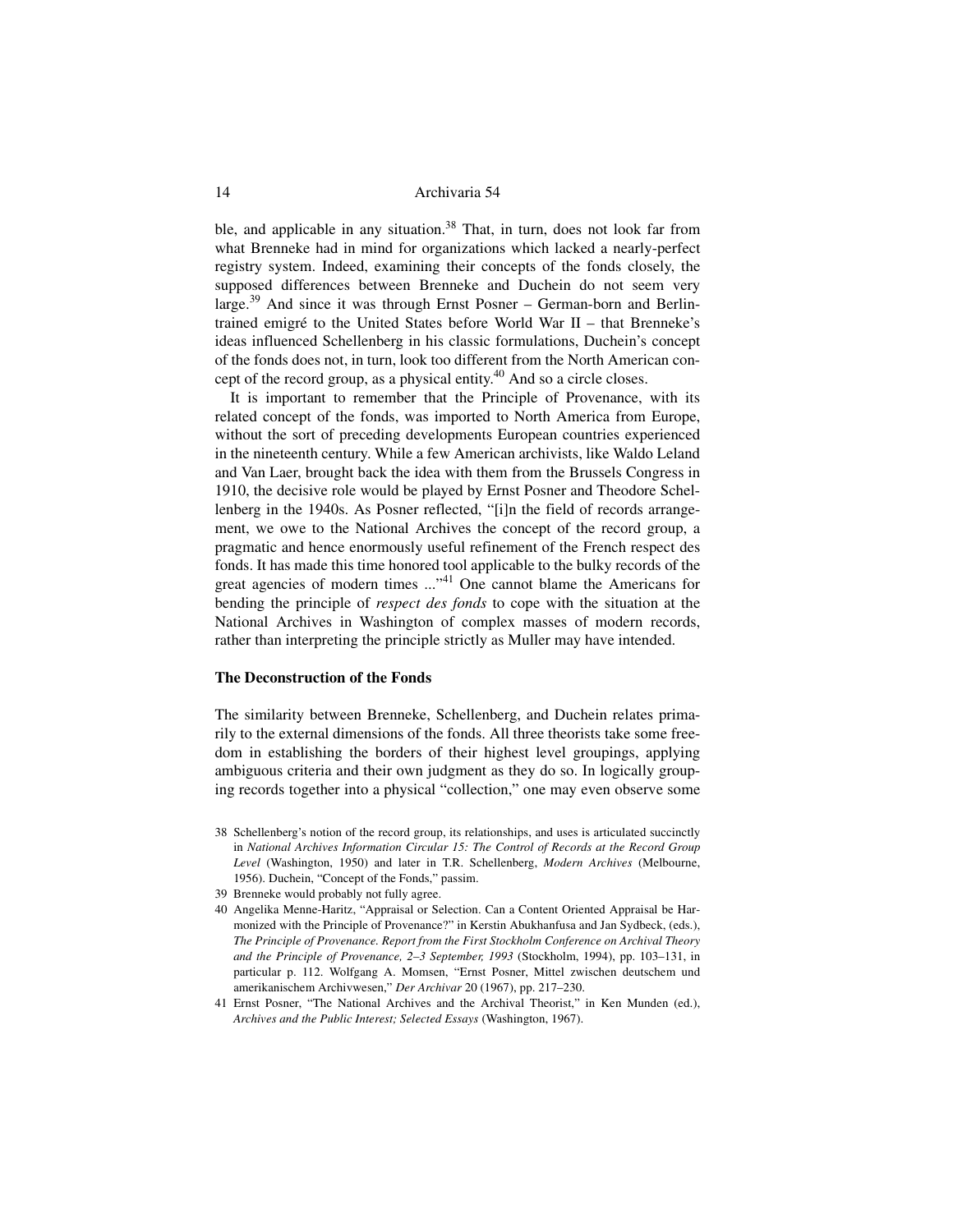similarity in the thinking of Brenneke and Scott. Brenneke's reluctance to respect the original order at any price influenced his definition of the fonds, both in its external and internal structure.<sup>42</sup> One of his optional criteria for establishing his *Archivkörper* (literally an archive body, or better archive group, without necessarily Jenkinson's connotation) is what he called *Sachgemeinschaf*, which means a community of subjects or cases. An archivist can thus create an *Archivkörper* based on records being derived from the same function, or program, or activity, and this, to some extent at least, independent of possible changes in the administrative structure of the organisations that carried out the function, or program, or activity. Brenneke thus shattered the borders of the traditional fonds as being too narrow for him, as in fact Duchein did implicitly by the logic of his ambiguous rules, and the National Archives at Washington did by its practical needs to accommodate custody of portions of open-ended series from continuing complex administrations. (Originally, "custody" was not one of the key motives behind respecting the fonds, nor even one of its defining characteristics.)

Brenneke, Schellenberg, and Duchein, as before them Muller and his contemporaries, all have in mind the notion of bringing the records together physically, to create an observable whole, something to manage, to shelve – to have in custody. And whether based on a physically-visible classification according to an pre-existing registry, or on a logical or self-designed one, the arrangement within the fonds was viewed as a physical one as well. Muller called his archival constructs an "archief," Jenkinson an "archives group," Duchein a "fonds," Brenneke an "*Archivkörper,*" and Schellenberg a "record group." But only rarely did their constructs satisfy the requirements of the theoretically ideal fonds, as articulated in any of the existing definitions. Such an ideal fonds is a whole is even **the** whole, the beautiful whole, complete in itself. But how many of such fonds have survived over time? And how many organizations meet all of the requirements set by Duchein to justify the creation of a distinguishable fonds?

Australian Peter Scott stepped back, and down, from the fonds level, establishing the series as his highest level archival construct. Scott still aimed for a physical gathering which would fall together with a conceptual or logical grouping – a grouping no longer based on an organizational structure but on functions manifested through record-keeping systems. However, Scott added an important conceptual element by stressing the power of description, indeed, by eventually preferring description to arrangement. I will return to this point below.

<sup>42</sup> Before being called to Berlin, Brenneke worked with Max Bär, archivist at Danzig (now Gdansk). Bär was extremely pragmatic. Basically, he respected the fonds, but not being able to restore fully the original structure of the archive, he developed a kind of "quick-and-dirty" method. See Leesch's biography of Brenneke in the introduction to *Archivwissenschaft*; also Max Bär, *Leitfaden für Archivbenutzer* (Leipzig, 1896).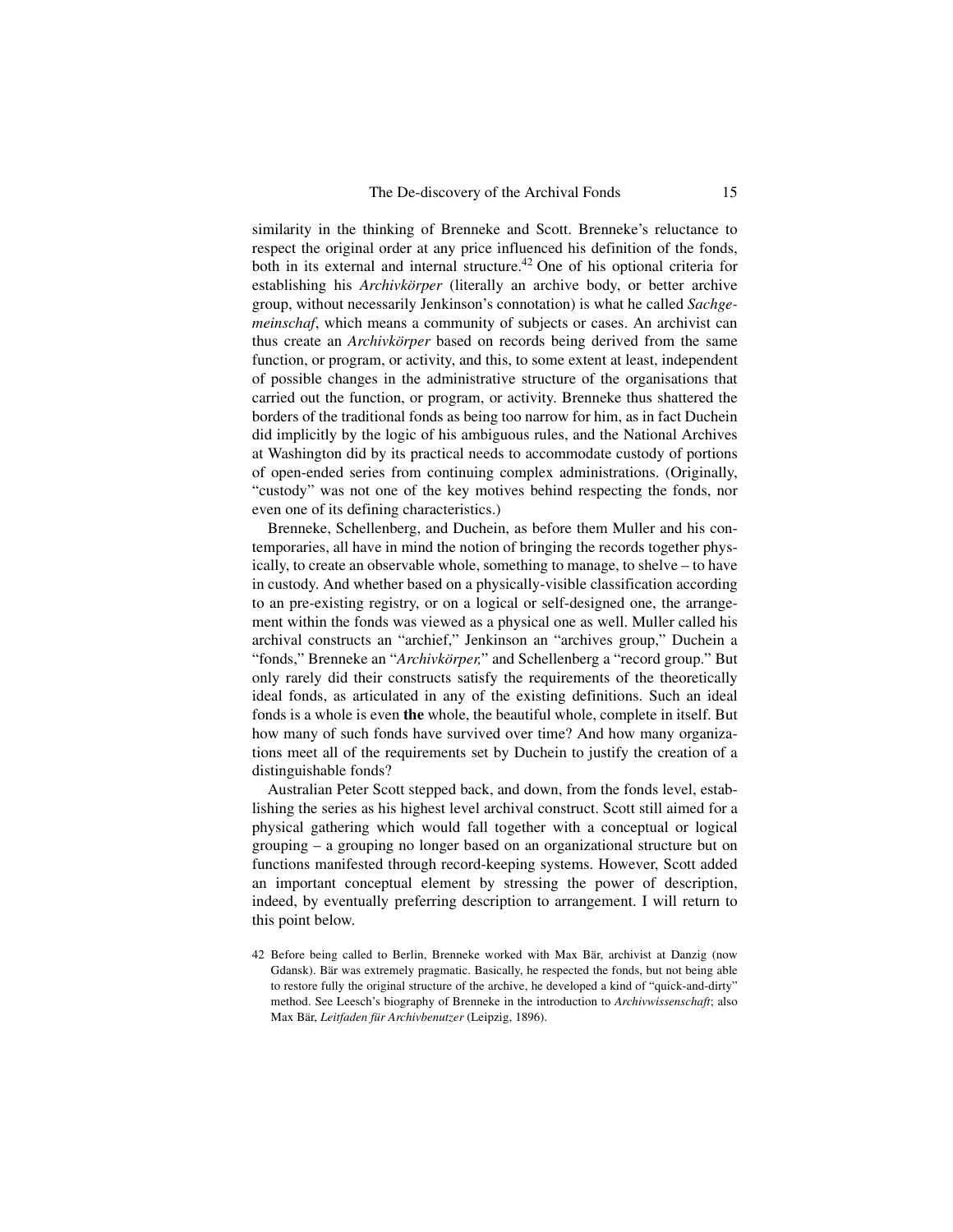Canadian Terry Cook took the next logical step after the above evolution from Duchein to Scott, and conceptualized the fonds itself.<sup>43</sup> Cook's fonds is not primarily a physical thing anymore, to construct or reconstruct by (physical) arrangement, but a set of relationships between records, between records and records creators, between records and business processes: a multiple and dynamic series of interconnected relationships between records and their context. All of these relationships might well have been changed over time – as both Scott and Duchein pointed out, and Muller's generation knew very well. But for Cook, these relationships do not have to be made visible, explicit, actual, by a physical grouping of records and subsequent arrangement – a custodial approach – but rather primarily through description, independent of the physical location and arrangement of the documents – a non-custodial approach. With Cook the fonds ceases to exist as a physical entity.<sup>44</sup>

Cook wrote his landmark essay at the dawn of archival databases and the opening of the internet for archives. He could (and did) envision methods and techniques for description that were inconceivable for Scott, who designed description tools at the very heart of the series system; but he was still constrained by a paper technology. A few years later, in his report for the ICA Congress in Beijing in 1996, Cook expressed his vision of the rediscovery of provenance in Canada, insofar as this related to arrangement and description, as an "initiative to develop a system of descriptive standards that replaces Schellenberg's record group with the provenance-centred concept of the archival *fonds*; structures description in a general-to-specific, multi-level, multimedia relationship for all record entities within a single *fonds*; and asserts the need to protect provenance further through authority files to illuminate multiple-creator relationships – as well as codifying precise rules for describing archives within such a recorded contextualized universe."<sup>45</sup>

What is past is prologue indeed: Cook's reconstructing of the fonds concep-

- 43 Terry Cook, "The Concept of the Archival Fonds: Theory, Description, and Provenance in the Post-Custodial Era," in Terry Eastwood (ed.), *The Archival Fonds*, pp. 31–85.
- 44 Paradoxically at least so it seems to me after the publication of Cook's essay, Canadian archivists abandoned the record group and adopted the fonds as the highest level of grouping, as would the ICA ad-hoc Commission on Descriptive Standards. Where Cook basically defined the fonds as a kind of virtual reality, both *RAD* and *ISAD* still see it as a physical gathering of records, following Duchein's notion rather than Cook's thinking. Therefore such a fonds is closer to the record group than it pretends to be.
- 45 Terry Cook, "What is Past is Prologue: A History of Archival Ideas Since 1898, and the Future Paradigm Shift," *Archivaria* 43 (Spring 1997), pp. 17–63 reprinted in P.J. Horsman, F.C.J. Ketelaar, en T.H.P.M. Thomassen (eds.), *Naar een nieuw paradigma in de archivistiek* ('s-Gravenhage, 1999), pp. 29–67. The quotation is taken from the reprint, p. 55. It should be noted that the quotation only relates to Cook's views of arrangement and description: his post-custodial or postmodern rediscovery of provenance is actually primarily focussed on reinventing appraisal through his articulation of a theory, strategy, and methodology called "macro-appraisal."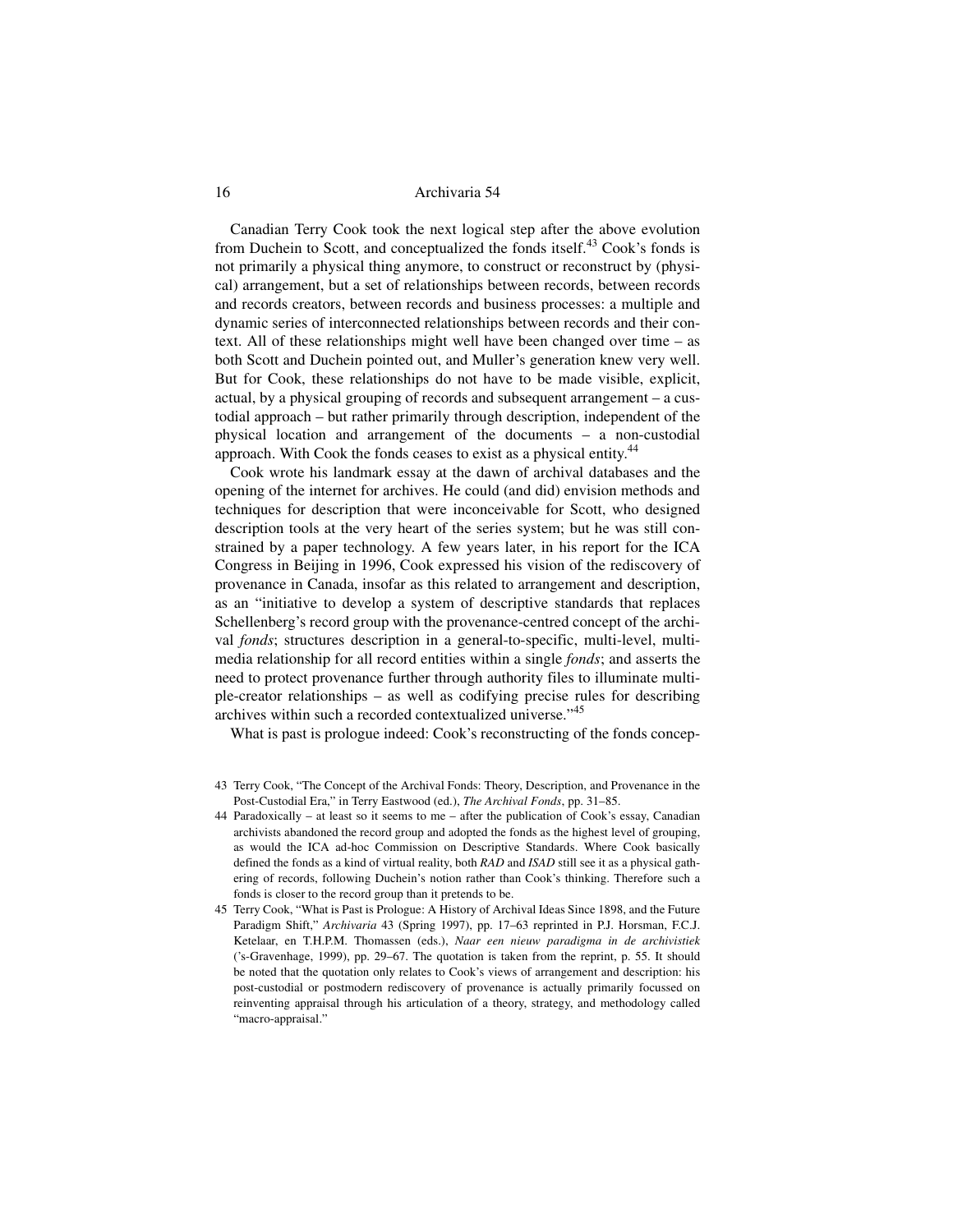tually by description, rather than physically by arrangement, had in fact been anticipated by discussions at the Brussels Congress of 1910. In the debate following the reports, the German archivist, Gustav Wolf, put forward an objection that restoring the original order would disturb the now-existing order, which might have acquired a meaning in itself – this quite apart from the fact that it would often be legally impossible to bring scattered records together in one archive. As a possible solution, the assembled archivists suggested conceptual description rather than physical arrangement, pointing to an example of the archives at Breslau (now Wroclaw, Poland) where the existing physical order was kept as it was when the records arrived at the archives, with an indication added to the catalogue cards concerning the original provenance of the records.<sup>46</sup>

Thus, on a conceptual level, a fonds – if we still want to maintain the construct, however, what follows applies equally to any level, including the series – is more than one discrete grouping of records in one discrete arrangement. It is even more than one set of relationships. Conceptually, a fonds can be expressed almost as a mathematical formula:

A fonds (F) is a any set of relationships  $(r_1, r_2, r_3,$  etc.), where a record  $(a_1, a_2, a_3,$  etc.) is an element in any of the identified (and non-identified) relationships. Evidently, a record can be part of two or more relationships, and two or more fonds.

Some relationships bind records mutually, into what Luciana Duranti has termed the *archival bond*. 47 Most relationships, however, link records with their context of creation and contemporary use, with the number of relationships being virtually unlimited. Archival description is selecting essential relationships and describing them. Analysis of these relationships, rather than arrangement, precedes description.<sup>48</sup> Indeed, the description becomes the (virtual) arrangement.

#### **The Meaning of Order**

The new virtual fonds of multiple relationships, becoming so conceptual, so

- 46 *Actes du Congrès de Bruxelles*, p. 190.
- 47 Luciana Duranti, "The Archival Bond," *Archives and Museum Informatics* 11, nos. 3–4 (1997), pp. 213–18. The concept is based on the *vincolo archivistica*, see Giorgio Cencetti, "Il fondamento teorico ella dottrina archivistica," *Archivi* VI (1939), pp. 7–13 reprinted in Giorgio Cencetti, *Scritti archivistici* (Roma, 1970).
- 48 A particular example of a type of relationship is given by Paul Druid. In the reading room of an archives one user is smelling documents, sometimes making a few notes without reading the document. It appears that the man is investigating the spread of cholera; he knows that letters coming from infected places were treated with vinegar by contemporaries before they opened them. John Seely Brown and Paul Druid, *The Social Life of Information* (Boston, 2000).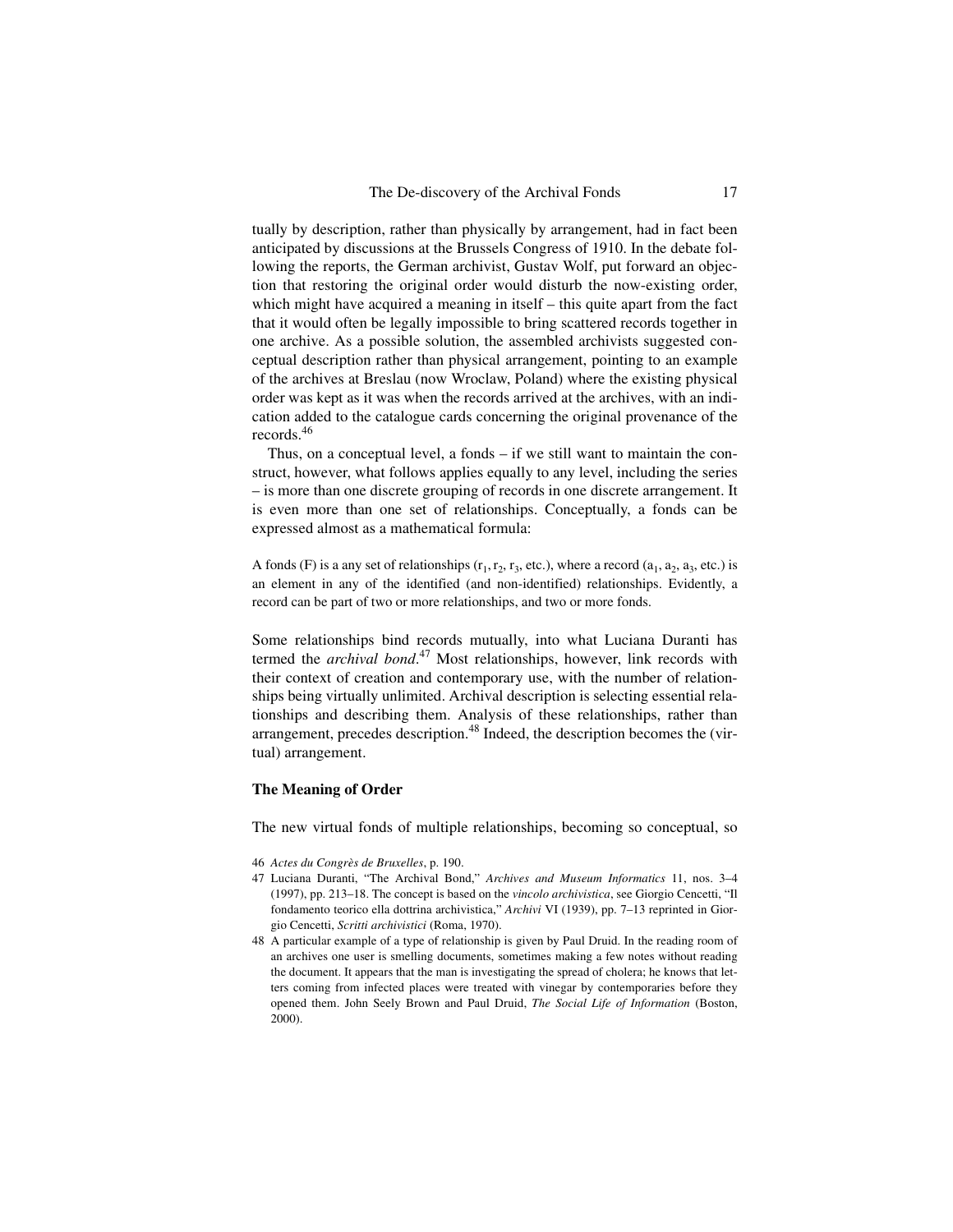fluid, so dynamic, does not serve any custodial purposes, unlike the American record group, and even Scott's series. On the other hand the older physical groupings and arrangements of records do not necessarily reflect any valid reality of organizational structure or functional activity, often considered to be essential for understanding. To what purpose at all, then, does the concept of the fonds serve? And reading what Cook says about description, is any kind of arrangement in a post-custodial era then superfluous? And what should archivists do about respecting or disrespecting previous arrangements?

Several responses may be made here. First, post-custodial should not mean non-custodial. Archivists are after all (also) custodians. That is what the first generations understood all too well. They brought together dispersed archives threatened with loss and destruction, arranged them, described them, and made them available for research. The archive preserved physically the integrity of the fonds. The whole first chapter of the Dutch Manual focuses on creating the archive of a community by bringing under custody those records (or fonds) reflecting its history. "Custody is the 'differentia' between the plain document and the archive," Jenkinson summarized in  $1947<sup>49</sup>$  That custody implied a physical arrangement for these archival pioneers must be understood within the context of nineteenth-century archival methodologies, including registry-based classification.

Second, every type of order, including physical ones, assigns meanings to the archive. It allows users to interpret how records should and can be understood, or how they were interpreted before, sometimes how they may or may not have been made available.<sup>50</sup> Visualization or reconstruction of previous arrangements allows users to discover past patterns of communication and decision making – but at the same time the opposite may be true as well. The arrangement which is closest to the original operational transactions and to the creator's functionality is probably the most genuine and meaningful: higherlevel arrangements, such archival constructs like the fonds and group, perhaps less so.<sup>51</sup> A file or a volume may often clarify more about the creator's purposes, intentions, and context, than what archivists call a series, let alone a fonds. Such a functional order reveals how the records were created by and

- 49 Hillary Jenkinson, "The English Archivist: A New Profession," in *Selected Writings* (Gloucester, 1980), p. 241. For Jenkinson's role in introducing the respect des fonds at the PRO, see Michael Roper, "The Development of the Principle of Provenance and Respect for Original Order in the Public Records Office," in Barbara L. Craig (ed.), *The Archival Imagination. Essays in Honour of Hugh A. Taylor* (Ottawa, 1993), pp. 134–153.
- 50 Eric Ketelaar, "Tacit Narratives: the Meanings of Archives," *Archival Science* 1, no. 2 (2001), pp. 131–141, with many references. For the value of physical order, see Peter Horsman, "Dirty Hands. A New Perspective on the Original Order," *Archives and Manuscripts* 27, no. 1 (1999), pp. 42–53.
- 51 Basically, low-level constructs such as files are archival constructs as well, even if they may not have been constructed by archivists. The difference between these constructs and highlevel constructs is a gradual one.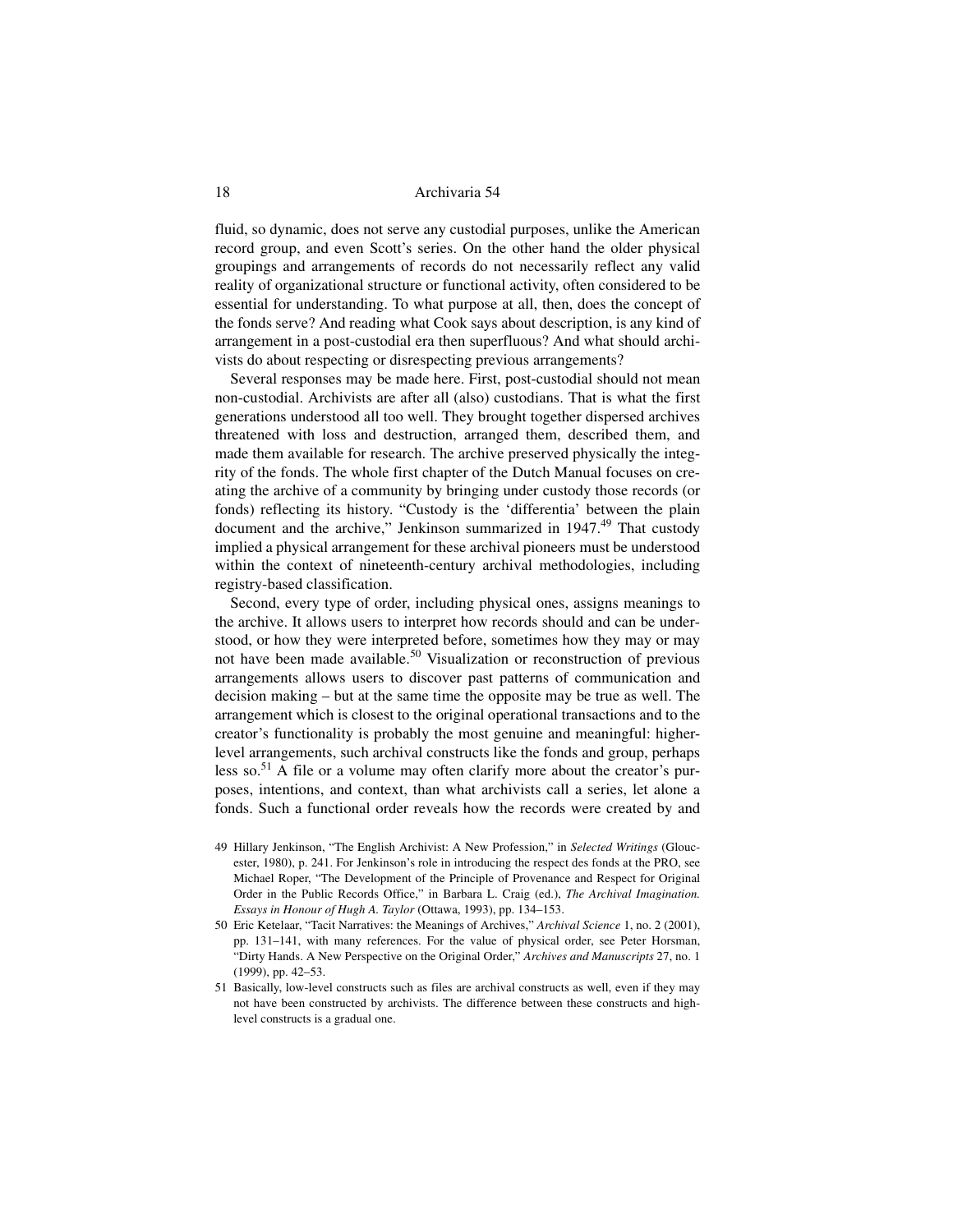bound to the business process, and that order should therefore be preserved. This understanding of original order is reflected in section 22 of the Dutch Manual, which clearly states that no volume or bundle should be disturbed without rendering an account of its original meaning. Admittedly previous sections, notably 17 and 18, discussed series arrangement; and section 16 provides direction for the fonds level, although leaving much to the discretion of the archivist – much more than Brenneke thought. But these archival interventions in the arrangement and description process themselves become part of the history of the record. For example, a folder, wrapped and closed one hundred years ago, tells us that the record involved has never been consulted since then. Unwrapping the record even for description is already a disturbance, and an altering of the meaning of the record within its broader context of use. Respecting such previous orders means also respecting and documenting their dynamics, their changes. Every new arrangement obscures a previous one, as Gustav Wolf observed in 1910, and the archivist should document these changes as they occur.<sup>52</sup>

One example will serve to elucidate the above. In the fonds of the Roman Inquisition, kept by the current Congregation for the Doctrine of the Faith in Rome, documents relating to a particular case were, in the seventeenth and eighteenth centuries (and even nowadays still are) usually grouped into files (*fascicoli*). A number of files about similar cases were bound together into volumes with parchment bindings. A careful observer may notice that several volumes have bindings that had been used before to contain other documents, apparently by destroying the original documents, putting the binding upsidedown and binding other documents into it. Dozens of these re-used bindings still contain their original title: *Diversorum*. An old inventory from 1835 demonstrates that by then this series still existed. This means that the new volumes had been constructed after 1835, even if the documents within it are from the sixteenth, seventeenth, or eighteenth century.

Respecting original order is not just freezing or restoring one particular past arrangement as "the" original order. (In the case of the Inquisition archive it would even be impossible since of the whole *Diversorum* series only the bindings survived.) The authors of the Manual did not have much choice in this regard, because they lacked proper descriptive systems and methodologies. But they were certainly aware of the multiple layers of arrangement in a complex fonds. Archives originate out of actions and transactions; as well they reflect organizational change – often they are active instruments for these changes or even the means to bring those about. When around 1850 Vermeulen in Utrecht, and Bonaini in Florence, and possibly other archivists in other places, articulated in word and in action that the arrangement of an

<sup>52</sup> Emerging post-modernist archival theories emphasize this point. As we have seen before, the issue is not new, being a part of the debate on the 1910 Congress in Brussels.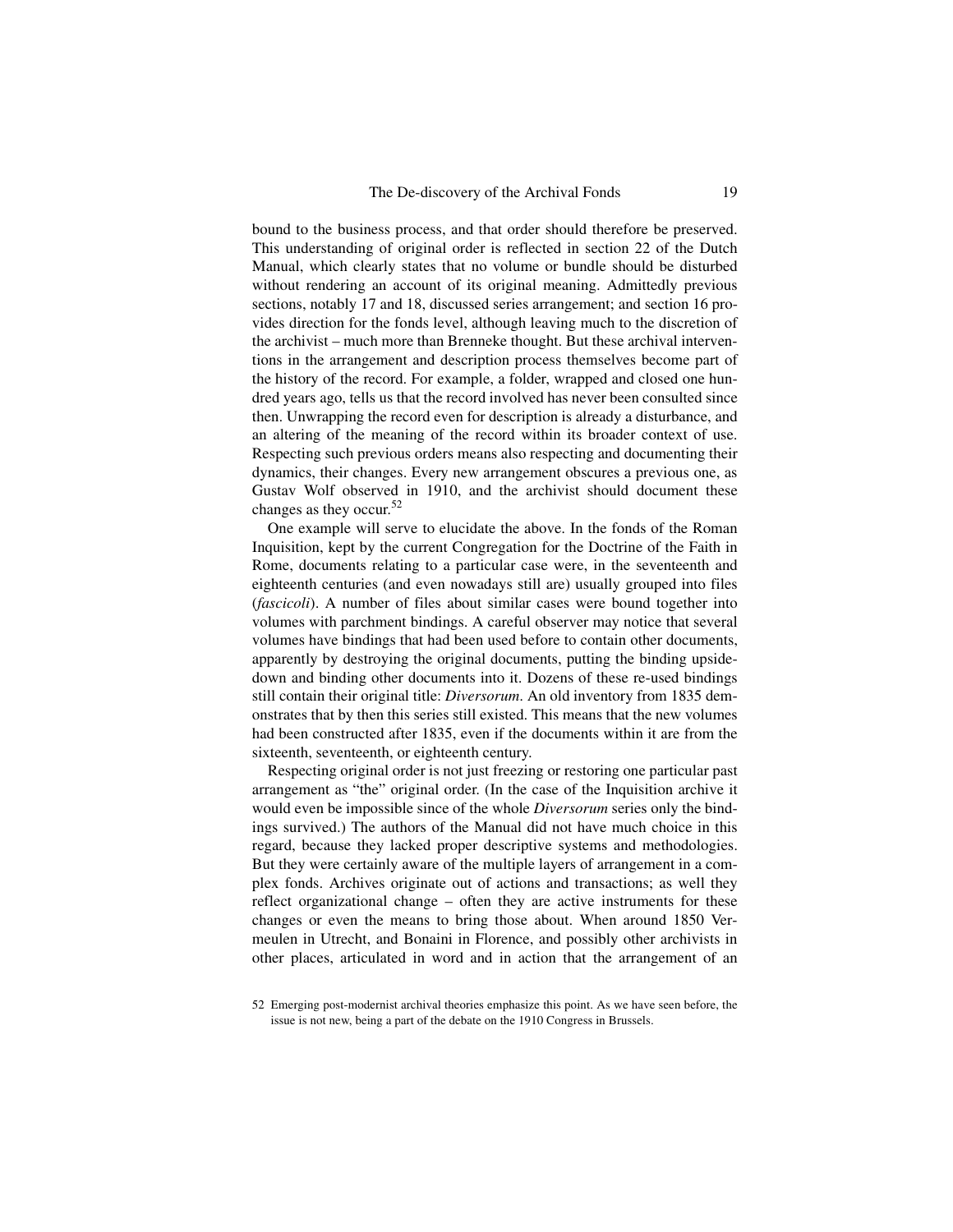archives should reflect the organizational structures of the administration that created the records. They lived in a world of stable, definable, small-scale, or at least stabilizable organizational structures. A century later, Peter Scott concluded that such administrative stability and small-scale government were no longer the reality in Australia. As said before, he proposed that the fonds (or record group) should be abandoned, since it was predicated on assumptions about stable nineteenth-century administrative bodies that no longer existed. But perhaps his remedy was worse than the disease. He tried to stabilize organizations by focussing on their functions as expressed through the recordkeeping series.

But, indeed, archives are by their very nature as dynamic as the context in which they are created and subsequently used, before and after transfer to the (historical) archives. This notion paraphrases the metaphor from section 2 of the *Dutch Manual*, which refers to the fonds as an organic whole. The continuous dynamics of archive creation and use is reflected in its multi-faceted structure or orders – or which we might call, as Cook does, the whole of identifiable and multiple relationships surrounding a record. This "organic," internal approach to archival orders (and thus to archival description) is based on the working-world reality of business processes, organizational structures, and record-keeping activities, and this must rank above the "artificial," arbitrary, external imposition of a constructed fonds.

Brenneke objected to section 2 because it did not fit into his ideas about development in history,<sup>53</sup> and because it was too biologically phrased. He consequently rejected the idea of respecting an order as an organic whole, that is to say, one that had grown organically out of a registry. He also rejected the French option of arranging a fonds according to a structure that would best suit users. He realized that the concept of the fonds was imposed on archivists primarily as a practical measure, and that the existence of the fonds itself did not change the long-standing practice of subject classification within the fonds that he saw as a natural extension of the rational spirit of the French Revolution. Brenneke concluded that the new French archival program of 1841 was, in spite of the concept of *respect des fonds*, not historical but mechanical.<sup>54</sup>

Acting on this conclusion, Brenneke created his own *Archivkörper* based on a subset of those relationships that he found to be most important, or rather, that in a broad sense best reflected the development of the creating administration. Schellenberg, with less philosophical objections to the Dutch phrasing, did basically the same with the record group, giving priority to

<sup>53</sup> Brenneke was influenced by German philosophers and historians like Goethe, Herder, Droysen, and Burckhardt.

<sup>54</sup> Gregg D. Kimball, "The Burke-Cappon Debate: Some Further Criticisms and Considerations for Archival Theory," *American Archivist* 48/4 (1985), pp. 369–376; the quotation appears on p. 373.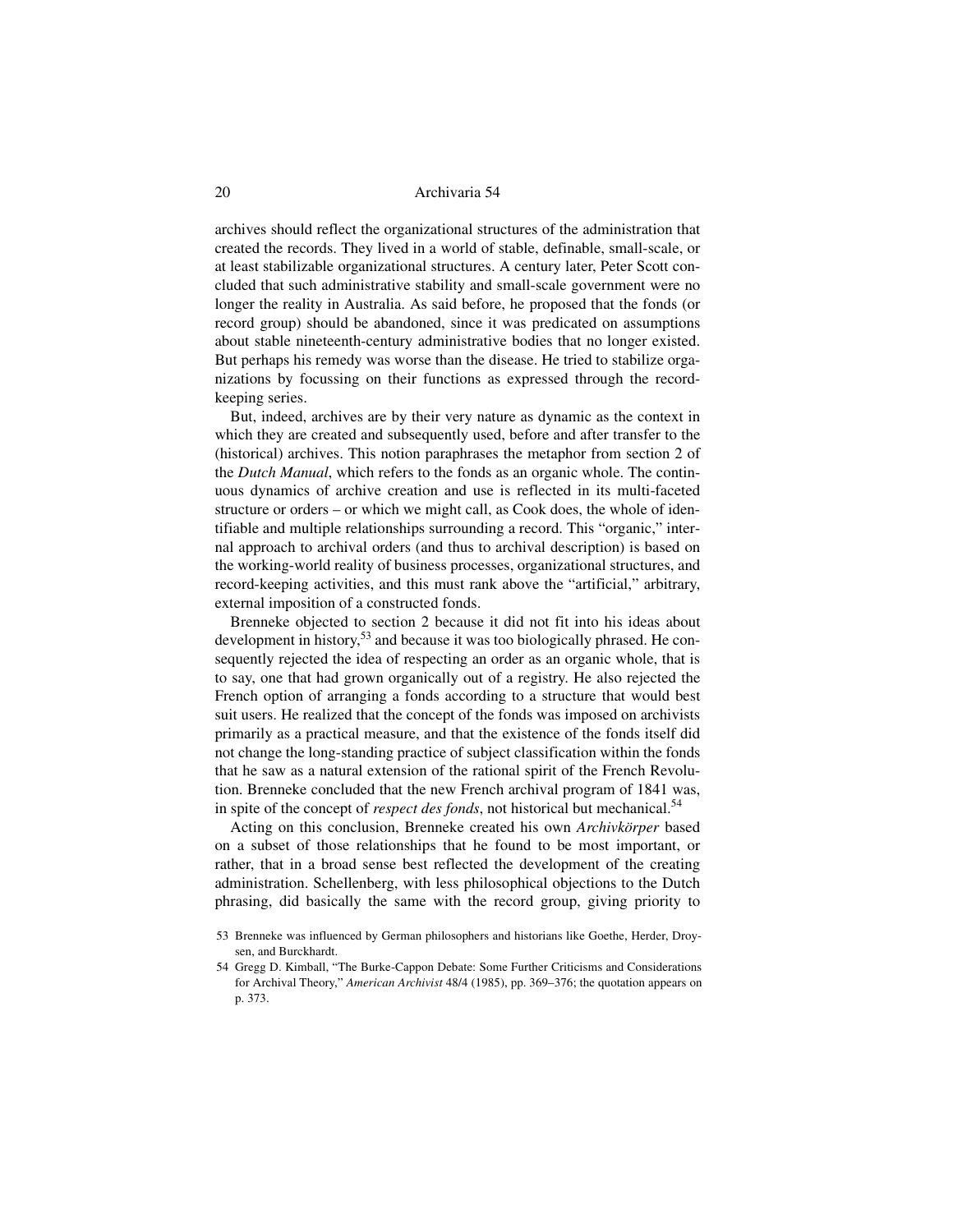practical custodial relationships. Even Scott acted in the same spirit, by simply abandoning the record group (and fonds) rather than respecting it. Even Duchein implicitly does so, despite the apparent magic of the French word, *fonds*, in non-French speaking countries. Duchein's fonds is not really a fonds, but a record group – just like almost all fonds in the custody of archives are just record groups or groupings of records. Of the writers under study, only Cook accepted the "organic" spirit of the Dutch definition. That led him to focus on the many theoretical problems that both the record group and fonds share vis-à-vis consistently respecting complex contexts of records creation, and to recommend the rejection of the traditional physicality of both in favour of a virtual or conceptual fonds centred on the multiple functional relationships.

#### **Conclusion: Fonds Follow Structure**

That fonds follow or reflect structure (or better: that record groups follow structure, because the term "record group" actually expresses better the nature of the archivists' construct) was one of the conclusions that Johannes Papritz drew in his famous 1964 ICA survey. While Papritz was referring to archives before 1800, his statement is also reflected in how archivists deal with arranging current records, including those with open-ended fonds.<sup>55</sup>

There remains an intriguing paradox. Those theorists past and present who attack (or at least under-emphasize) the respect for original order, based on function, process, and registry in their defence of the concept of the fonds, as a body or records to preserve as a whole, in fact undermine their own defence. Not only is the fonds, as something to respect as an existing physical thing, an entity that rarely existed as an original whole, but also all too often such a reconstruction (by archivists) of a whole actually distorts the original recordkeeping reality, thereby weakening provenance. In fact, the archival construct of respecting a fonds suggests (indeed, presents to users) a whole that very often never originally existed as such, in the sense of being felt, perceived, used, or managed by any one person in one place (an organization) and one time. This is true for even for the almost ideal (small, stable) fonds as may be encountered in European monasteries, families, or private business – not to mention the (large, complex, open-ended) fonds of any modern government or business organization able to survive centuries. Even if we allow the most generous maximalist interpretation of the fonds of Jenkinson's archive group – "the archives resulting from the work of an Administration which was an organic whole, complete in itself, capable of dealing independently, without

<sup>55</sup> One may ask, does an open fonds really exist? Any record group may be considered to be closed at one, discrete moment, being reopened when a new record is added.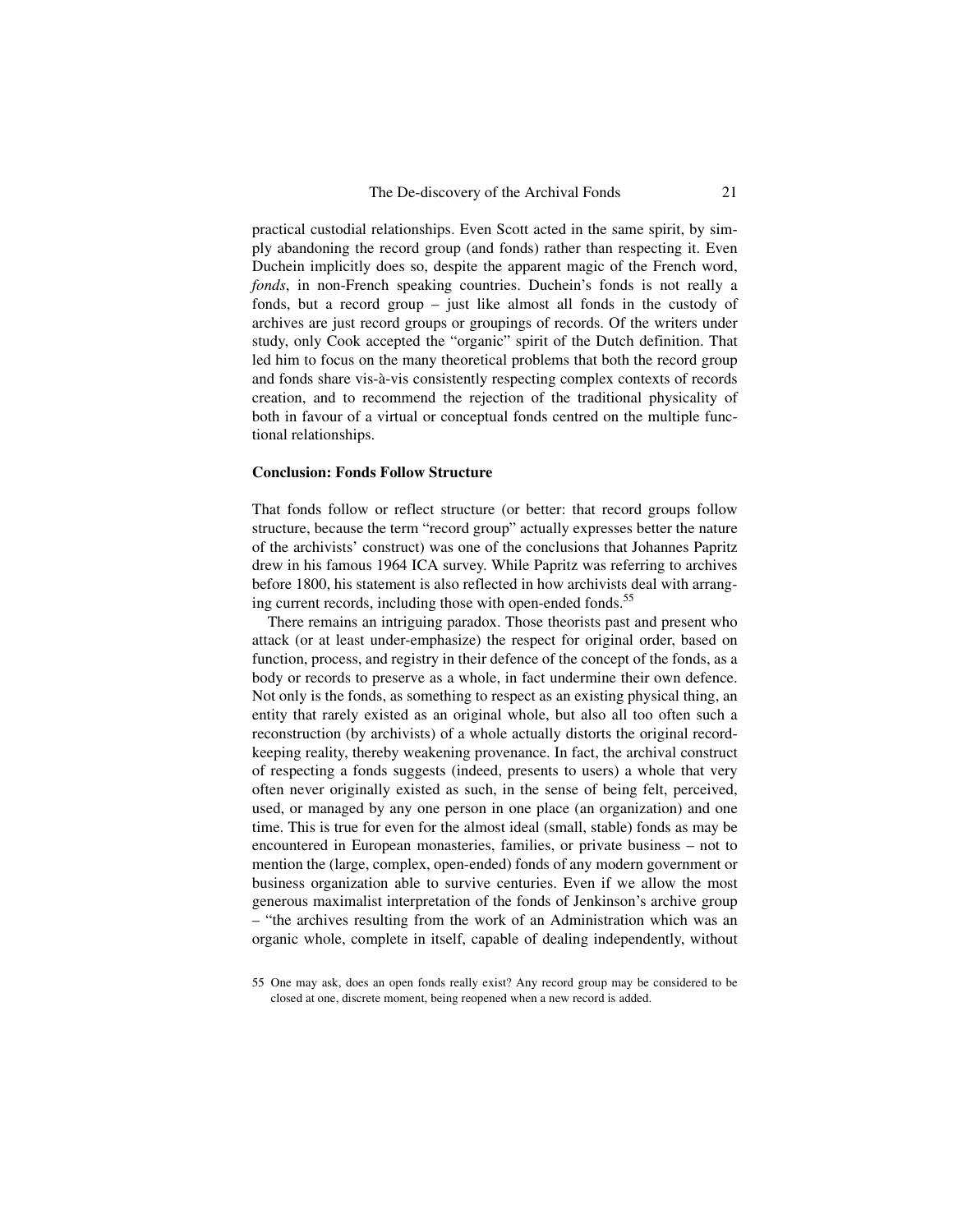any added or external authority, with every side of any business which could normally be presented to it"<sup>56</sup> – the result could still in many cases obscure the reality of how the records were created, perceived, and used within their original context of creation – which, after all, is the provenance we archivists try to protect.

For almost any fonds exhibiting a substantial size and existing across time and space, parts have been banned to attics or cellars (or even to archives!), now forgotten and left apart from daily business operations. Other parts are stored in regional, local, or even overseas sub-offices. When the organization started its business decades ago, obviously the records that were created later, and that we now observe, were not part of it. That is true for the series as well. Moreover, the vast majority (perhaps as much as 95 or 98 per cent) of what once existed has been destroyed, either by neglect, accident, political decision, or through a careful process of archival appraisal and related authorizations for destruction.

Archival methods centred on *respect des fonds*, therefore, serve custody, and the convenience of the archivist in managing collections in tidy and welldefined groupings. They do not necessarily serve users or researchers. Of course archivists pretend – and they may actually believe – that their own administrative convenience also best serves users by protecting provenance. The user, however, has often been seriously misled by archivists and their fonds. The archival methods of arrangement and description, based on *respect des fonds*, present to the user a monolithic "grouping" of records that in reality never existed at any one point in time, outside the archives. Provenance is thereby undermined: the conceptual whole based on the functioning of business processes has been obscured by the physical remnant that survives as the archival fonds.

Perhaps, then, too much has been claimed for the concept of the archival fonds over 150 years of theoretical debate. What started as a pragmatic construct became canonized with the Dutch Manual and its subsequent endorsement at the Brussels Congress in 1910. From then on, the conceptualization of the fonds became oversized, metaphysical, and doctrinaire. Let us downsize the concept. I suggest a rehabilitation of the "record group" – whatever name we may attach to it, including archief or fonds – as a custodial construct, nothing less and little more. Such a record group would basically be the result of a series of record-keeping activities and archival interventions (including appraisal and destruction decisions) – an archival construct with meanings as such in reflecting archival decision making, but no longer the kind of holy grail that archivists have seen as the final goal of their quest. If any principle should govern archival theory, it is not the *fonds*, but rather the

<sup>56</sup> Hilary Jenkinson, *A Manual of Archive Administration*, new and rev. ed. (London, 1937), p. 101.